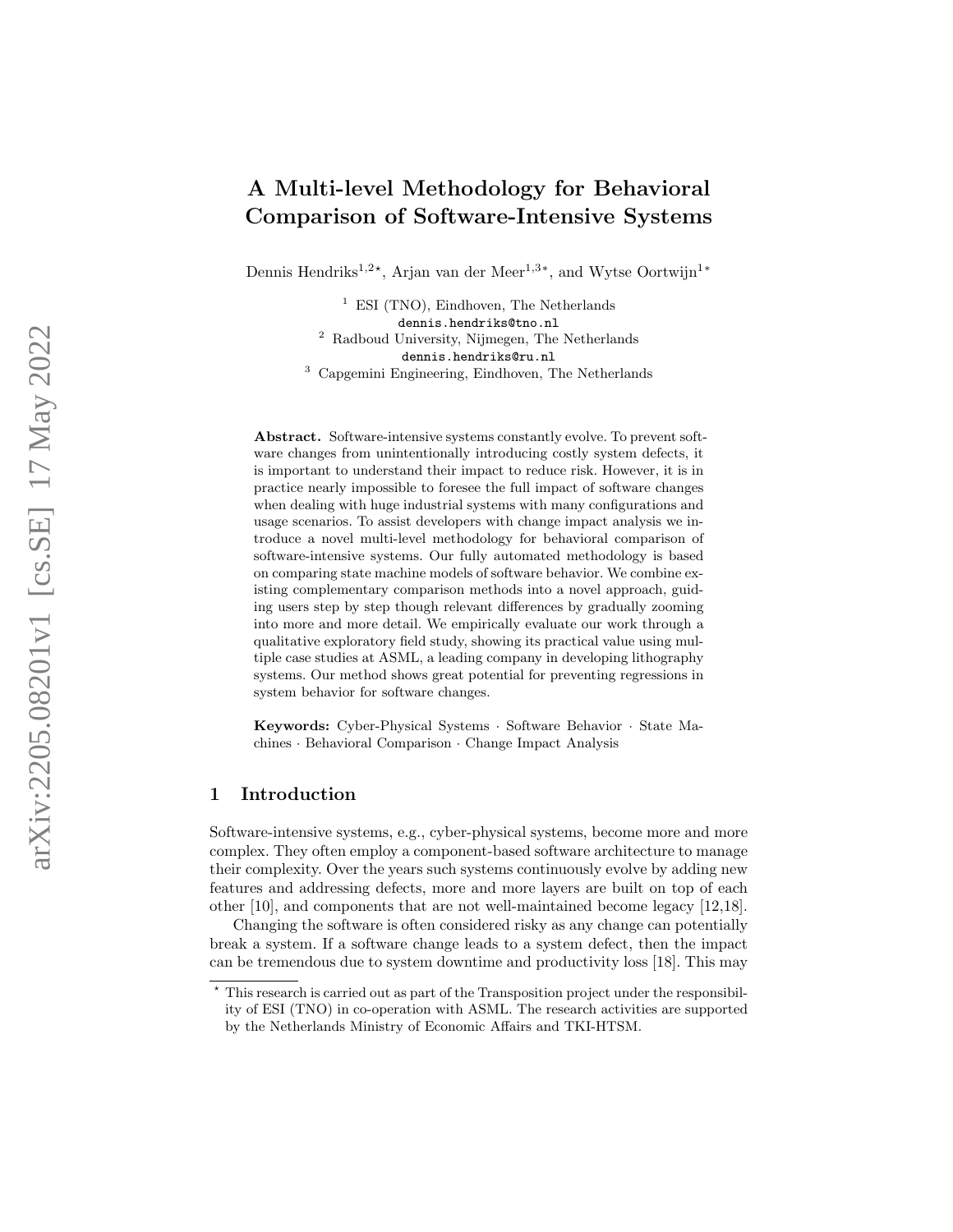even lead to software engineers becoming afraid to make changes for which they can't properly foresee the impact on (other parts of) the system.

To reduce the risks, it is essential to understand the impact of software changes. However, for large complex industrial code bases consisting of tens of millions of lines of code, no single person has the complete overview. This makes it difficult to understand the impact of software changes on the overall system functionality [\[4\]](#page-18-0). This is especially true when the system can behave differently for different configurations and usage scenarios [\[28\]](#page-20-0).

It is thus important that: 1) software developers understand how the system currently behaves for different configurations and usage scenarios, and 2) they understand how software changes impact that system behavior.

To address these needs, in this paper we introduce a novel multi-level methodology for behavioral comparison of (large) software-intensive systems. The power of our methodology is that it quickly guides users to relevant differences. This avoids the laborious and error-prone practice of looking into many thousands of lines of code, or plough through gigabytes of execution logs. Our method is fully automated, making it possible to consider huge (sub-)systems, for which due to their sheer size it is practically impossible to compare their behavior manually.

Our methodology is based on comparing state machine models rather than source code or execution logs, which makes it generally applicable. State machines can compactly and intuitively represent system behavior as a collection of software function calls and the order in which they are called. Such models are general and can be obtained by any means of model learning or construction.

Methods to compare state machines can be divided into two classes that complement each other [\[27\]](#page-20-1). Language-based methods compare state machines in terms of their allowed sequences of function calls, while structure-based methods compare them in terms of their states and transitions.

However, two important things are missing in literature: 1) a single automated method integrating these individual methods to allow large-scale industrial application, and 2) an approach to inspect the resulting differences at various levels of detail, and step by step zoom in on relevant differences, to manage the complexity of huge systems. Our methodology tackles both these challenges.

Our methodology takes any number of sets of state machines representing software behavior of, e.g., different software versions, different configurations or different usage scenarios. We automatically compare the provided sets by comparing the languages and structures of their state-machine models. The comparison results can be inspected at six levels of abstraction, ranging from very high-level differences to very detailed ones. Users are guided through the differences in a step by step fashion tailored to allow them to zoom in on relevant behavioral differences, wasting no time on irrelevant ones.

We empirically evaluate the practical potential of our methodology through a qualitative exploratory field study [\[17,](#page-19-3)[22\]](#page-19-4). Using multiple case studies at ASML, a leading company in developing lithography systems, we demonstrate that our approach can be applied to large industrial (sub-)systems, provides developers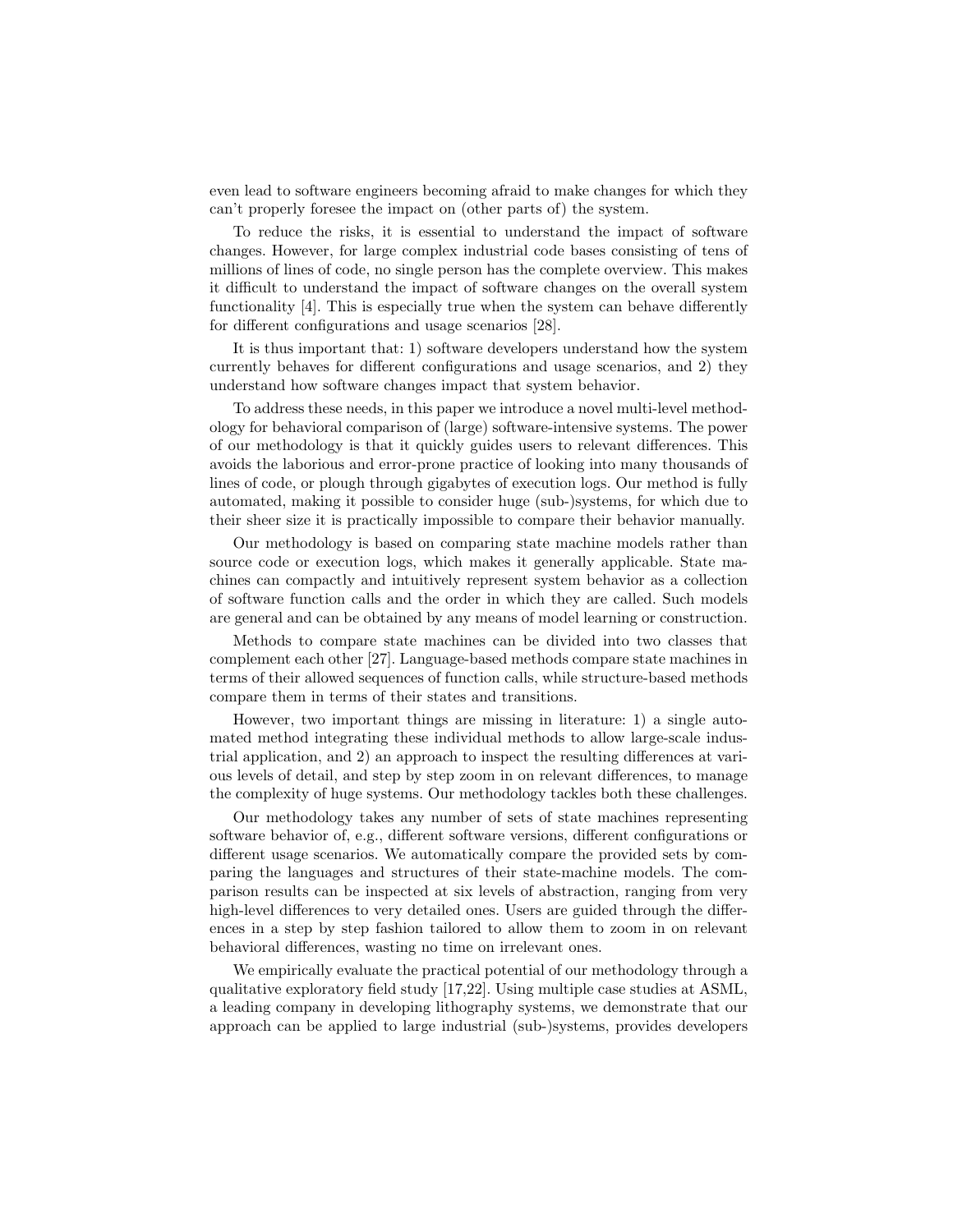and architects insight into their behavioral differences, and allows them to find unintended regressions. The company wants to broadly adopt our work.

The remainder of this paper is organized as follows. In Section [2](#page-2-0) we introduce the concepts, definitions and methods on which we build our methodology. Section [3](#page-4-0) introduces our methodology, both conceptually and formally. We evaluate our methodology in Section [4,](#page-8-0) before concluding in Section [5.](#page-17-0)

## <span id="page-2-0"></span>2 Background

## 2.1 Software Behavior

Programming languages typically have a notion of function, procedure or method. The behavior of software implemented in such languages can then be seen as all the calls to or invocations of these functions, and the constraints on the order in which they may be called.

Large systems often employ a component-based software architecture to manage their complexity. The many components are independent units of development and deployment, encapsulate functionality and allow for re-use [\[13,](#page-19-5)[23,](#page-19-6)[26\]](#page-20-2). Functions may then be called internally within a component and to communicate between components connected via interfaces, e.g., remote procedure calls.

#### 2.2 State Machines

We consider software behavior in terms of sequences of discrete *events*, e.g., the start and end of function calls. We define an *alphabet*  $\Sigma$  to be a finite set of events of interest. A *trace*  $t \in \Sigma^*$  represents a single finite execution, with  $*$ the Kleene star. The length of t is denoted by |t| and its i-th event by  $t_i$  for  $1 \leq i \leq |t|$ . An execution log is a set of observed traces, and can for instance be obtained by explicit logging or through sniffing tools.

A state machine or automaton compactly and intuitively represents multiple executions. We define a *Non-deterministic Finite Automaton* (NFA)  $A =$  $(S, \Sigma, \Delta, I, F)$  as a 5-tuple, with S a finite set of states,  $\Sigma$  a finite set of events (the alphabet),  $\Delta \subseteq S \times \Sigma \times S$  a set of transitions,  $I \subseteq S$  a set of *initial states*, and  $F \subseteq S$  a set of accepting states. Deterministic Finite Automata (DFAs) are a sub-class of NFAs allowing for each source state and event only a single target state. An NFA can be determinized to a DFA [\[24\]](#page-19-7).

A trace  $t \in \Sigma^*$  is accepted by an NFA  $A = (S, \Sigma, \Delta, I, F)$  iff there exists a sequence  $(s_0, t_1, s_1), (s_1, t_2, s_2), \dots, (s_{|t|-1}, t_{|t|}, s_{|t|}) \in \Delta^*$  with  $s_0 \in I$  and  $s_{|t|} \in F$ . Traces that are not accepted are *rejected*. The *language*  $\mathcal{L}(A)$  of an NFA A is the set of all its accepted traces, i.e.,  $\mathcal{L}(A) = \{t \in \Sigma^* | A \text{ accepts } t\}.$  The behavior presence predicate  $B(A)$  indicates whether A has any behavior, i.e.,  $B(A)$  $(\mathcal{L}(A) \neq \emptyset)$ . State machines can be *minimized* to a representation with the least number of states possible, while still accepting the same language [\[7,](#page-18-1)[15\]](#page-19-8). Given two NFAs  $A_1$  and  $A_2$ , union and intersection are defined as operations that reflect the effect on their resulting languages, i.e.,  $\mathcal{L}(A_1 \cup A_2) = \mathcal{L}(A_1) \cup \mathcal{L}(A_2)$ and  $\mathcal{L}(A_1 \cap A_2) = \mathcal{L}(A_1) \cap \mathcal{L}(A_2)$ , respectively [\[19\]](#page-19-9).

A (minimal) state machine can be obtained from an execution log through model learning, e.g., using state machine learning algorithms [\[3,](#page-18-2)[5,](#page-18-3)[11,](#page-19-10)[6\]](#page-18-4) or through active automata learning [\[5,](#page-18-3)[8\]](#page-18-5). Their details are beyond the scope of this paper.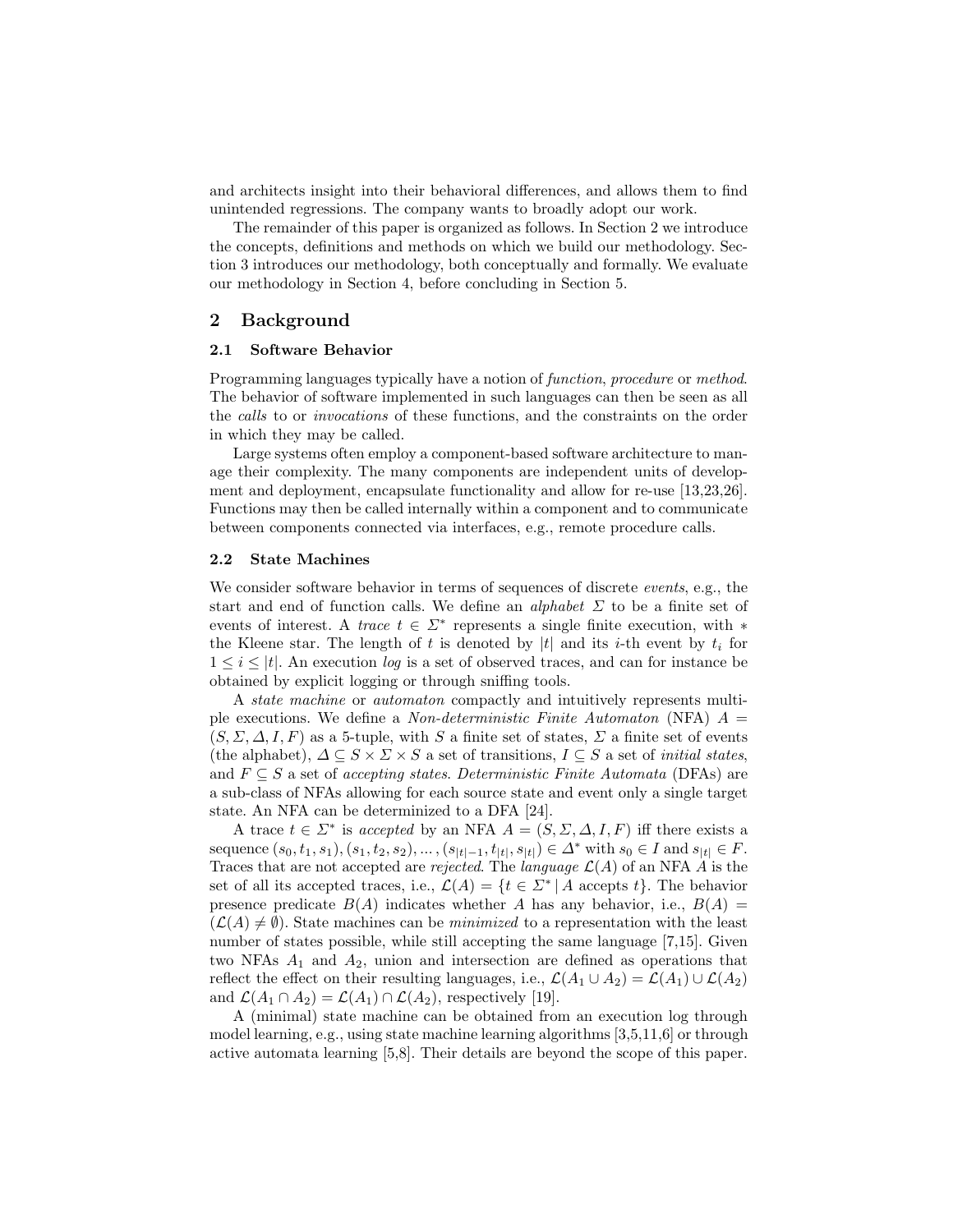#### 2.3 State Machine Comparison

There are various ways to compare state machines. Walkinshaw et al. differentiate two perspectives: language-based and structure-based comparisons [\[27\]](#page-20-1).

The language perspective considers to which extend the languages of state machines overlap. Two state machines  $A_1$ ,  $A_2$  are language equivalent  $(=_L)$  iff they accept exactly the same language, i.e.,  $A_1 =_L A_2 \Leftrightarrow \mathcal{L}(A_1) = \mathcal{L}(A_2)$ . A state machine  $A_1$  is related by *language inclusion*  $(\leq_L)$  to state machine  $A_2$  iff the language of  $A_1$  is included in that of  $A_2$ , i.e.,  $A_1 \leq_L A_2 \Leftrightarrow \mathcal{L}(A_1) \subseteq \mathcal{L}(A_2)$ . Various other types of well-known binary equivalence and inclusion relations exist [\[25\]](#page-19-11), as well as non-binary ones such as precision and recall [\[20,](#page-19-12)[27\]](#page-20-1). We use language equivalence and inclusion as these are commonly used in automata theory, are sufficient to capture the order of function calls, and can be easily explained even to engineers without a formal background. For finite state machines these relations can be computed on their finite structures [\[2\]](#page-18-6).

Language-based comparison considers the externally observable behavior of state machines. Complementary to it, structure-based comparison considers the overlap of their internal representations in terms of states and transitions.

Walkinshaw et al. define the  $LTSDiff$  algorithm [\[27\]](#page-20-1) that takes two state machines and computes a *diff* state machine: a compact representation of their differences. An example is shown in Figure [1.](#page-3-0) A diff state machine is a regular state machine with its states and transitions annotated to represent difference information, i.e. 'unchanged' (black), 'added' (green) and 'removed' (red).

The algorithm has three steps: 1) Compute similarity scores for all possible pair-wise combinations of states from the two NFAs being compared. A local score considers only the overlap in directly connected incoming and outgoing transitions of the states. It is extended to a global score by recursively considering all context, using an attenuation factor to ensure closer-by context counts more towards the score than further away context. 2) Use the scores to heuristically compute a matching between states of the two NFAs based on landmarks, a percentage of the highest scoring pairs that score at least some factor better than any other pairs, with a fallback to the initial states. The most obviously equivalent state pairs are matched first and these are then used to match the surrounding areas, rejecting any remaining conflicting state pairs. The next-best remaining state pair is then selected and matched, etc, until no state pairs are left to consider. 3) Use the matching to compute the diff state machine.

The LTSDiff algorithm has the advantage that it does not require states to be reachable from initial states, does not require state machines to be deterministic



<span id="page-3-0"></span>Fig. 1. Source and target NFAs and their structural differences as a diff NFA.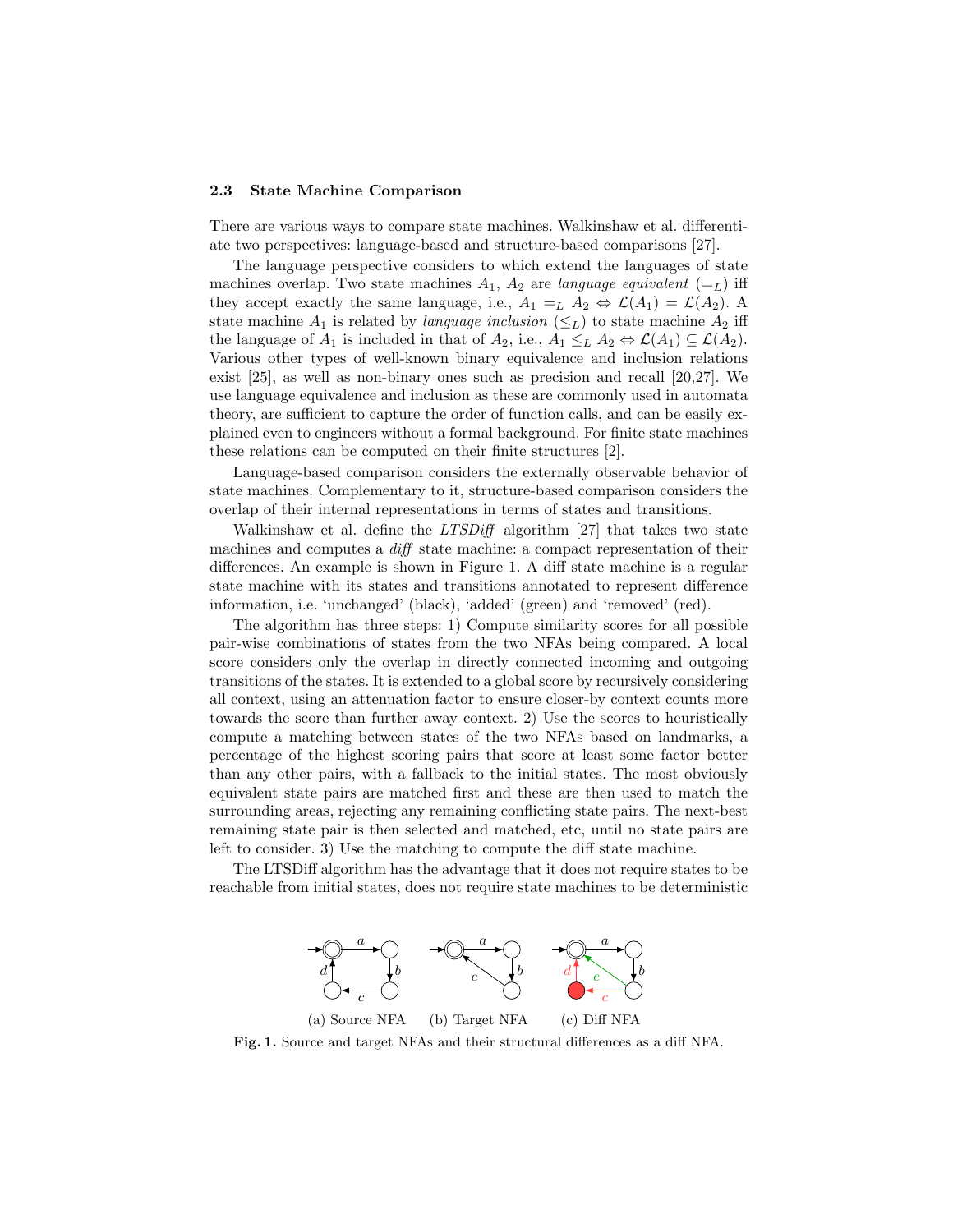or minimal, does not rely on state labels, and that it produces relatively small diffs in practice, unlike some other approaches [\[21,](#page-19-13)[14,](#page-19-14)[16,](#page-19-15)[9\]](#page-18-7).

For a more extensive overview of alternative approaches to compare the language and structure of state machines, see the work of Walkinshaw et al. [\[27\]](#page-20-1).

# <span id="page-4-0"></span>3 Behavioral Comparison Methodology

The language and structure-based state machine comparison approaches are complementary. However, to the best of our knowledge there is no work that fully exploits the complementary nature of these approaches, to provide intuitive insights into the behavioral impact of changes for industrial-scale softwareintensive systems. Our methodology takes advantage of their complementary nature in a novel way, to allow handling the complexity of such scale.

As input our methodology takes any number of *model sets* representing, e.g., different software versions, configurations or usage scenarios. They contain state machines that represent behaviors of a number of *entities* representing, e.g., software functions or components. Formally, let  $E$  be a finite set of (behavioral) entities and N the set of all NFAs. A model set  $S \in E \to N$  is a complete mapping of entities to models (NFAs). An incomplete mapping can be made complete using  $(\emptyset, \emptyset, \emptyset, \emptyset, \emptyset)$  as NFA for unmapped entities. As input our methodology takes a finite entities set E and a finite set of model sets  $\mathbb{S} = \{S_1, ..., S_n\} \subseteq E \to \mathcal{N}$ .

Figure [2](#page-4-1) shows the model sets that we use as a running example. For model set  $S_4$  (e.g., configuration 4) there is no model for entity  $E_4$  (e.g., function 4). If these models were obtained through model learning on execution logs, no behavior was observed for function 4 using configuration 4.

Our methodology compares the states machines of all input model sets. The results are represented at six levels of abstraction (Figure [3\)](#page-5-0). The first three



<span id="page-4-1"></span>**Fig. 2.** The input state machines for the running example, for entities  $E_1$  through  $E_4$ (rows) and model sets  $S_1$  through  $S_4$  (columns).  $S_4(E_4) = (\emptyset, \emptyset, \emptyset, \emptyset, \emptyset)$ .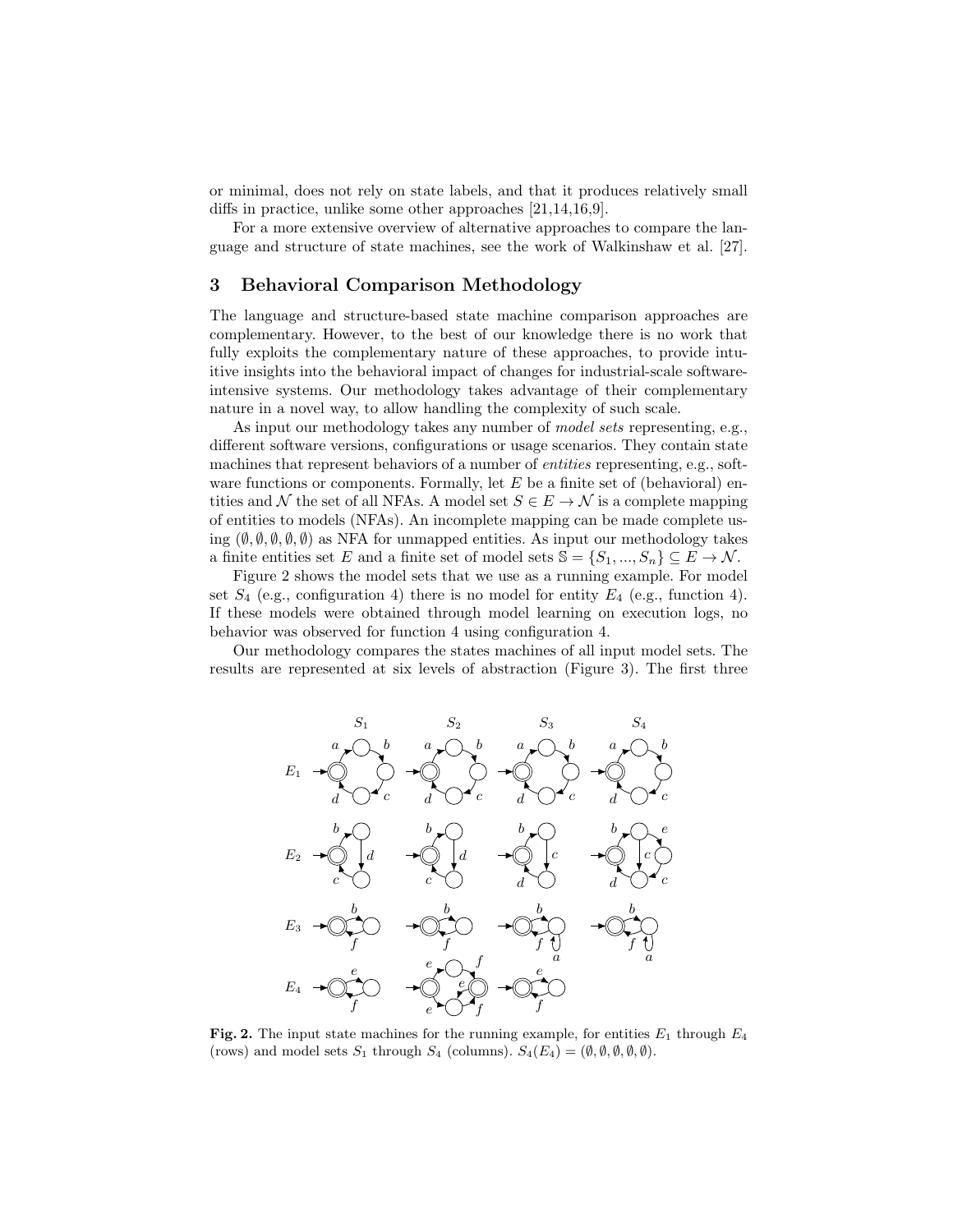|          | Model sets |             | Models   |           |             |  |
|----------|------------|-------------|----------|-----------|-------------|--|
| Level 1  | Level 2    | Level 3     | Level 4  | Level 5   | Level 6     |  |
| Variants | Variant    | Variant     | Variants | Variant   | Variant     |  |
|          | relations  | differences |          | relations | differences |  |
|          |            |             |          | L/S       |             |  |

<span id="page-5-0"></span>Fig. 3. Methodology overview: six levels of detail to inspect comparison results.

levels focus on model sets and the last three on individual (models of) entities within them. For both model sets and models, the first level considers different behavioral variants, the second level relates the variants, and the third level elaborates on variant differences. Users are guided step by step through the levels, by gradually zooming in to more detail, letting them focus on relevant differences. Levels  $1-5$  contain information from the language perspective  $(L)$ , while levels 5 and 6 contain information from the structural perspective  $(S)$ . Next, we further elaborate on each of the six levels.

#### 3.1 Level 1: Model Set Variants

Level 1 provides the highest level overview. It shows whether model sets have the same behavior, i.e., their entity models are language equivalent. Two model sets  $S_i, S_j \in \mathbb{S}$  have the same behavior, denoted  $S_i =_L S_j$ , iff  $\forall_{e \in E} S_i(e) =_L S_j(e)$ .

We compare model sets against each other and determine unique model set behavior variants. Variants are formally defined to be equivalence classes of S under  $=$ <sub>L</sub>, so that  $\mathbb{S}/=$ <sub>L</sub> is the set of all variants. For presentational clarity we enumerate and refer to different variants of S in alphabetical order: A, B, etc. We choose a structural representative for each behavioral equivalence class.

Figure [4a](#page-6-0) shows the level 1 result for our running example. Model sets  $S_1$ and  $S_2$  have the same behavior for all four functions and thus get variant A, even though their models for  $E_4$  are structurally different. Model sets  $S_3$  and  $S_4$ get variants B and C as they differ from the other model sets (and each other).

Level 1 thus provides a very high level overview of which model sets have the same or different behavior, and how few or many variants there are. We can see whether this matches our expectations. Depending on the use case, we may be satisfied already after looking at these results. For instance, if we want to know whether different configurations have the same behavior, and if they all have the same variant, we can already conclude that there are no differences in their behavior. If we do go to the other levels, we can ignore model set  $S_2$  as it has the same behavior as  $S_1$ . In fact, from the language perspective we can focus on (representatives of) model set variants, each representing one or more models with the same behavior, rather than on individual model sets. Finally, in Figure [4a](#page-6-0) variants are colored using shades of blue like a heat map. In case of many model sets this may reveal patterns, as we will see in Section [4.](#page-8-0)

### 3.2 Level 2: Model Set Variant Relations

Level 1 provides us with model set variants that each have different behavior. Level 2 provides more details. It considers whether the behavior of one model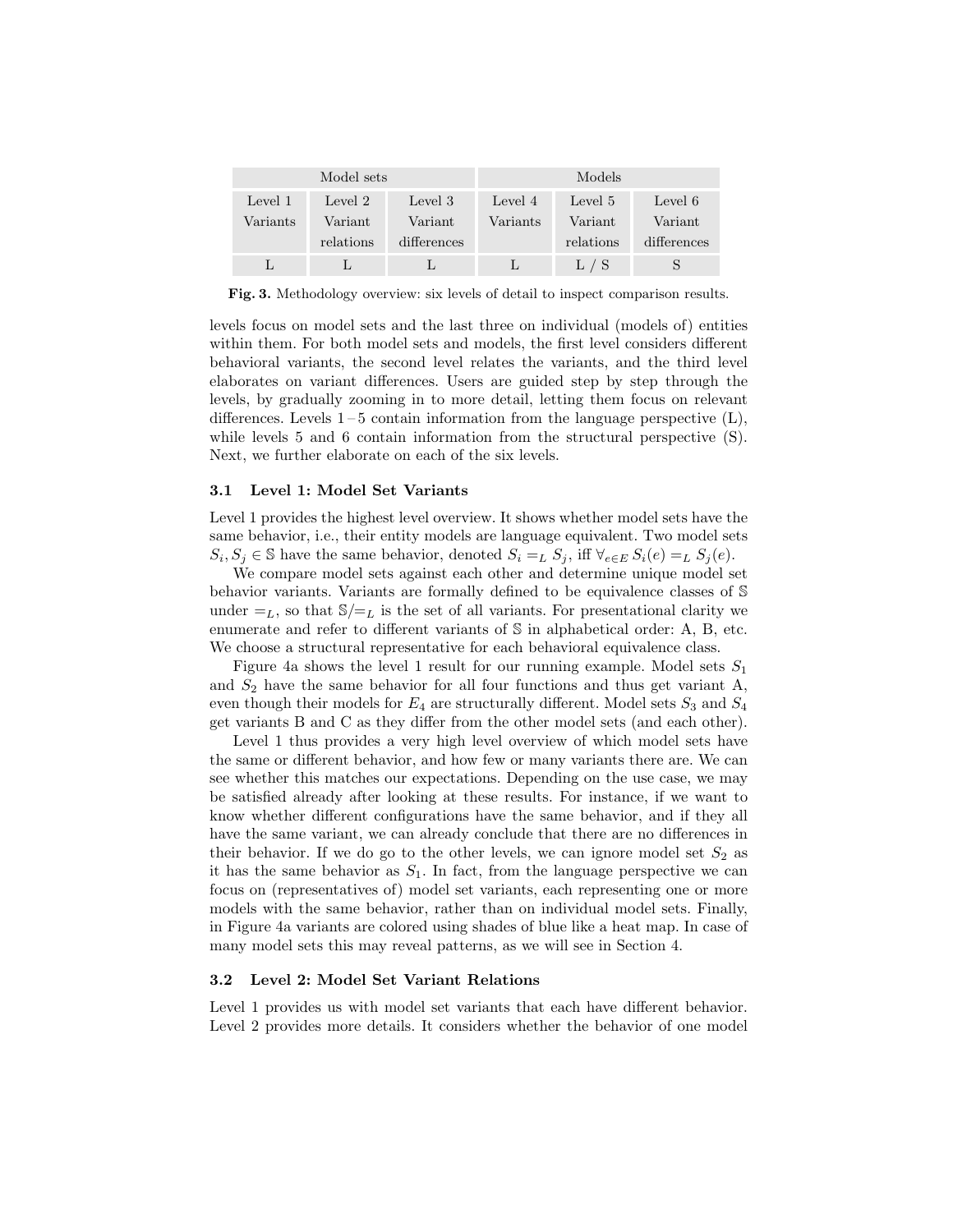<span id="page-6-2"></span><span id="page-6-1"></span><span id="page-6-0"></span>

<span id="page-6-5"></span><span id="page-6-4"></span><span id="page-6-3"></span>Fig. 4. Behavioral comparison methodology output for the running example: complete levels 1 – 4, level 5 for  $E_2$ , and level 6 for  $E_2$  variants B  $\rightarrow$  C.

set variant is completely included in the behavior of another variant, i.e., it has less behavior. Formally, for two model sets  $S_i, S_j \in \mathbb{S}, S_i$  is related to  $S_j$ by language inclusion, denoted  $S_i \leq_L S_j$ , iff  $\forall_{e \in E} S_i(e) \leq_L S_j(e)$ . Given that all model set variants have different behavior,  $S_i$  thus has less behavior for at least one entity. Partially ordered set  $(\mathcal{S}/=L, \leq_L)$  can be extended into a finite lattice by computing unions (as supremum) and intersections (as infimum) of representatives of model set variants until a fixed point is reached. The union or intersection of two model sets constitutes the per-entity pairwise combination of their entity models, using state machine union or intersection, respectively.

Figure [4b](#page-6-1) shows the level 2 lattice for our running example. The variants from level 1 are indicated by ellipses containing the variant and number of entity models that have behavior. The extra variants computed to complete the lattice are indicated by diamonds. Arrows indicate inclusion relations, e.g., the behavior of variant D is included in that of variants A and B (and E, I and G, by transitivity). The arrows are labeled with the number of entities with different present behavior (e.g.,  $\sim$ 1) and the number of entities with newly present behavior (e.g., +1). Formally, for model set variants  $S_i$ ,  $S_j$  and  $S_i \leq_L S_j$ , these are computed by  $|\{e \in E \mid B(S_i(e)) \wedge B(S_i(e)) \wedge S_i(e) \neq_L S_j(e)\}|$  and  $|\{e \in E \mid \neg B(S_i(e)) \wedge B(S_i(e))\}|$ , respectively.

Level 2 provides information on which variants have more or less behavior than other variants, whether variants are closely related (direct arrow) or less closely related (via several arrows), and it has quantitative information on the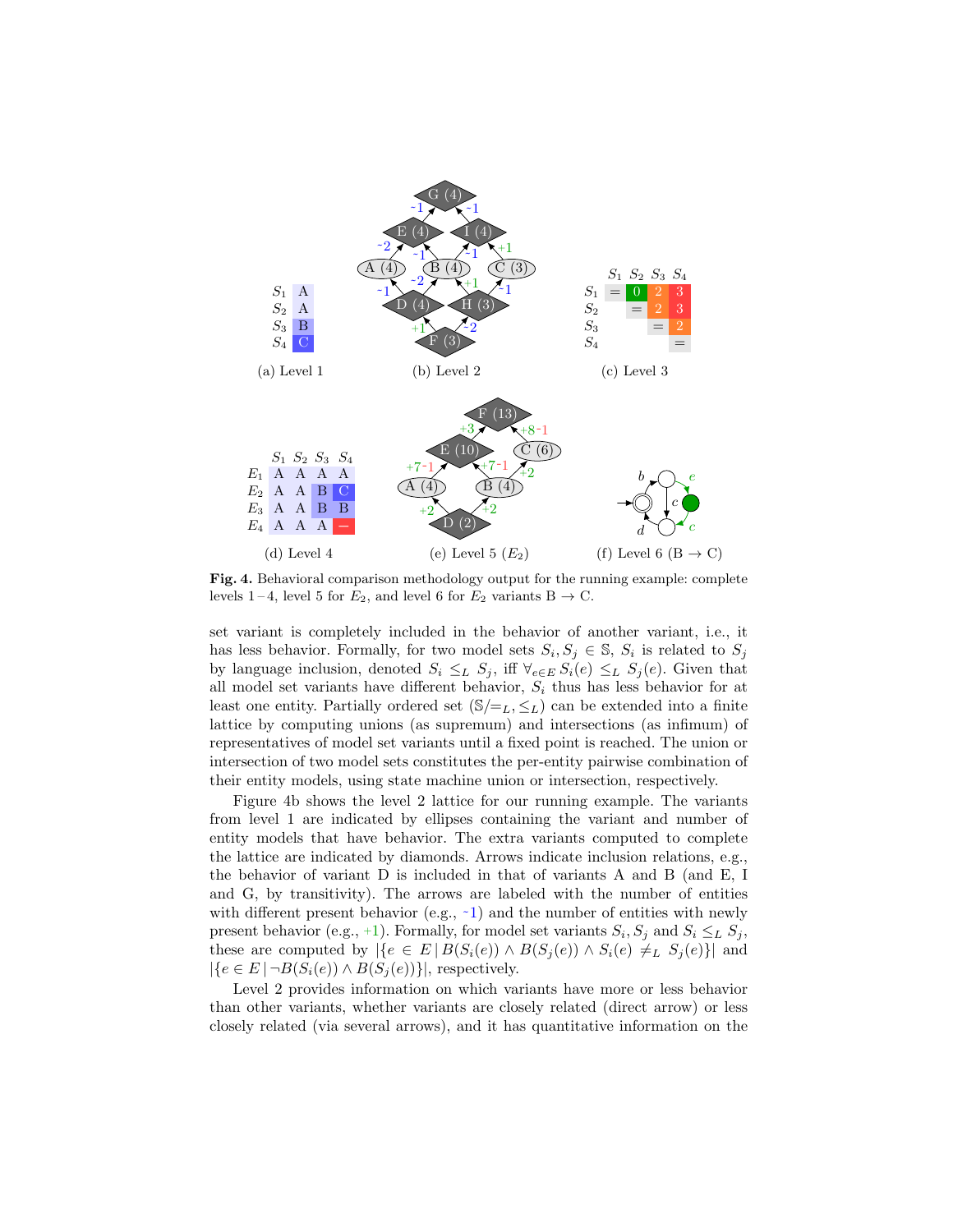models within the model sets by means of the labels on the arrows. As for level 1, we can check whether this conforms to our expectations, or not. For instance, if we compare two software versions and we only added new functionality (e.g., new entities), we would reasonably expect the behavior of the old software version to be included in that of the new software version, and we can check whether that is indeed the case. If this is all that we want to know, we can stop here and we don't need to proceed to level 3.

#### 3.3 Level 3: Model Set Variant Differences

Level 2 shows us the quantitative differences between model sets via the arrow labels. However, some model set variants are not directly related by an inclusion arrow (e.g., variants A and B). The number of entities with different behavior between them can't be determined from the lattice, as simply summing labels (e.g.,  $\sim$ 1, +1) could count the same entity multiple times. Level 3 provides more details, showing the number of entities with different behavior between all input model sets. That is, for model sets  $S_i, S_j \in \mathbb{S}$  it shows  $|\{e \in E \mid S_i(e) \neq_L S_j(e)\}|$ .

Figure [4c](#page-6-2) shows the level 3 matrix for our running example. Rows and columns are labeled with the input model sets. Cells indicate the number of entities with different behavior. As language (in)equality is a symmetric and reflexive relation, only the upper-right part of the matrix is filled, and the diagonal is labeled with '=' symbols. As expected, model sets  $S_1$  and  $S_2$  have zero entities with different behavior, as they have the same model set variant. Model sets  $S_1$ (variant A) and  $S_4$  (variant C) have three entities with different behavior.

Level 3 provides more detailed quantitative information. It shows not just whether model sets are different, and how many model sets have differences, but also how different they are. The diagonal is colored gray as it is not relevant. Numbered cells are colored like a heat map based on a gradient from green (no entities with differences) via yellow and orange to red (most entities with differences). In case of many model sets this may again reveal patterns, as we will see in Section [4.](#page-8-0) Similarly to the previous levels, we can check whether all information matches our expectations, and whether we want to proceed to level 4, or not.

## 3.4 Level 4: Model Variants

Levels  $1-3$  focus on model sets. Level  $4$  zooms in even further and considers the (entity) models within the model sets. Similar to how level 1 identifies model set variants, level 4 identifies model variants for each entity. Formally, for an entity  $e \in E$ , let  $\mathbb{S}_e = \{ S(e) \mid S \in \mathbb{S} \}$ . We consider equivalence classes  $\mathbb{S}_e \neq_{L}$  for each  $e \in E$  and enumerate and represent them in alphabetical order: A, B, etc. Note that variants are determined per entity and thus variant A of one entity does not necessarily have the same behavior as variant A of another entity.

Figure [4d](#page-6-3) shows the level 4 matrix for our running example. The cells indicate the behavior variant of the model for the corresponding entity (row) in the corresponding model set (column).

Level 4 is the first level to provide details on which entities differ between model sets. This provides a high level overview of the behavior variants for entity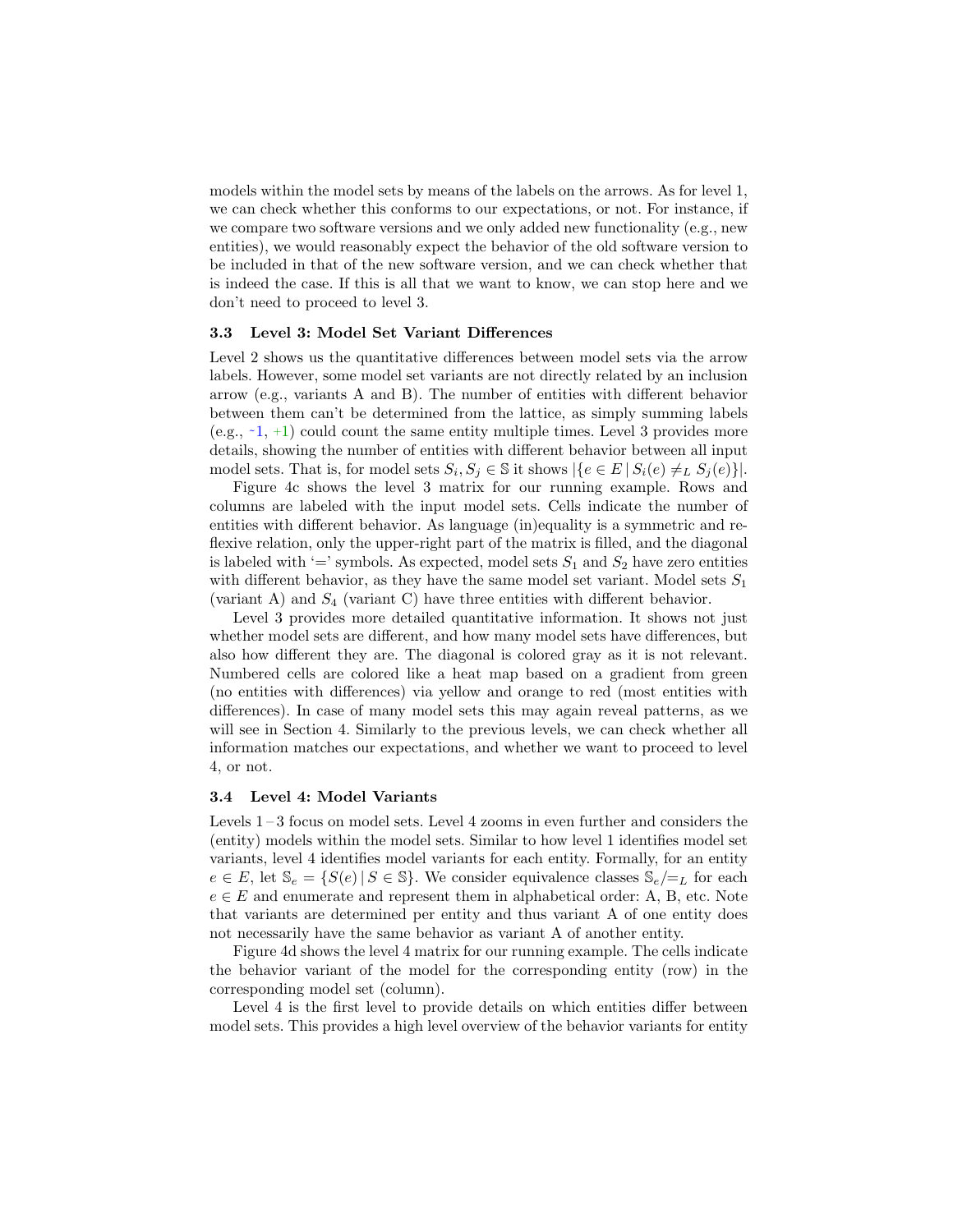models, similar to how level 1 provides it for model sets. We can see the variants, how many there are, for which models sets, and whether this is expected or not. Depending on the use case, we may again stop at this level if it answers our questions, e.g., in case of checking for regressions if each entity has only a single behavior variant. Otherwise, we can reduce the number of entities to consider for subsequent levels, e.g., skip the ones without regressions (only a single variant, no differences). Furthermore, we may then focus only on unique entity model variants instead of all individual entity models. Finally, the matrix cells are again colored using shades of blue like a heat map. Models without behavior are indicated as a red cell labeled '−' to make them stand out. Here too, in case of many model sets this may reveal patterns, as we will see in Section [4.](#page-8-0)

## 3.5 Level 5: Model Variant Relations

Level 5 shows relations between entity model variants of level 4, similar to how level 2 shows relations between model set variants of level 1. Formally, for an entity  $e \in E$  we have a partially ordered set  $(\mathbb{S}_e/\equiv_L, \leq_L)$ , which we extend to a finite lattice using unions and intersections, similar to level 2.

Figure [4e](#page-6-4) shows the level 5 lattice for our running example, for entity  $E_2$ . We use a representative model for each entity model variant (set of equivalent models). The node shapes and arrows are as in level 2. The node labels now indicate the number of transitions of the model, and the arrow labels indicate the number of added (e.g.,  $+7$ ) and removed transitions (e.g.,  $-1$ ). These are based on the structural comparison that we use and will explain further for level 6. In our example, the behavior of variant B is included in the behavior of variant C.

Level 5 provides information on which entity model variants have more or less behavior, how closely they are related, and the amount of changes between them. As for previous levels, we can check whether this conforms to our expectations, or not. We can also use it to decide what to inspect in more detail in level 6.

#### 3.6 Level 6: Model Variant Differences

Level 6 is the last level. It shows all structural differences between two entity model variants of level 5 as a diff NFA, computed with the LTSDiff algorithm.

Figure [4f](#page-6-5) shows the level 6 diff NFA for our running example, for variants B and C of entity  $E_2$ . Variant C (from model set  $S_4$ ) has two extra transitions in its state machine, and this is clearly visible as two green arrows in this figure.

Level 6 provides the most detailed behavioral differences. Diff NFAs show differences in terms of states and transitions within models. As with the other levels, we can check whether this matches our expectations, or not.

#### <span id="page-8-0"></span>4 Evaluation

We perform an empirical evaluation of our methodology through an exploratory field study [\[17](#page-19-3)[,22\]](#page-19-4). To gain some first evidence of both its practical potential and its ability to handle large systems, we perform three case studies at ASML. The first two case studies provide some preliminary evidence of our methodology's practical value, by showing the benefits of all six of its levels, as well as finding a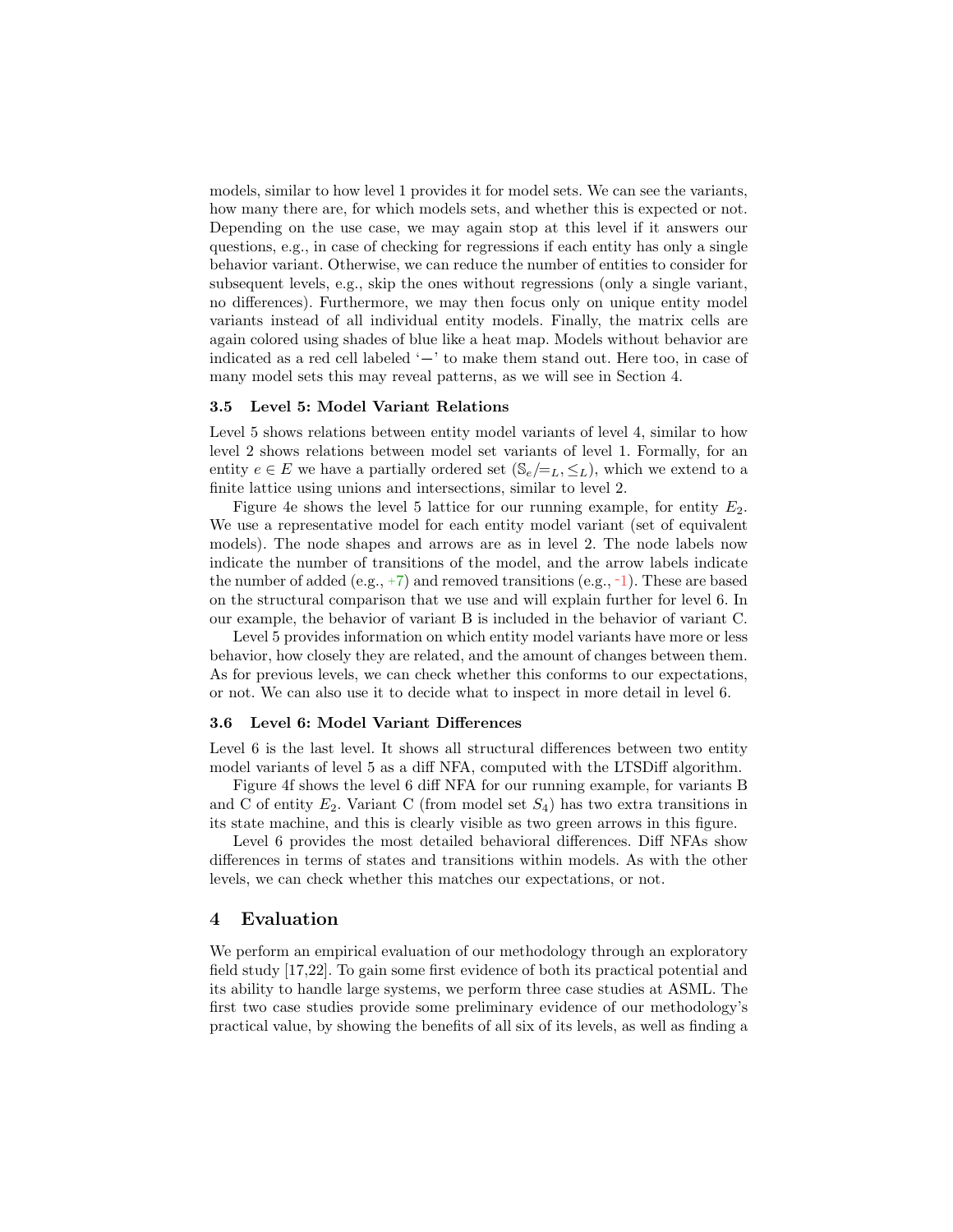regression. The third case study shows that our methodology can be applied to a large industrial system, providing insights into its behavior. We have completely automated our approach, in a (for now) company-internal prototype tool.

ASML develops photolithography systems for the semiconductor industry. These systems process wafers (thin circular slices of silicon) in batches (lots). Multiple circuits (dies) are produced on a single wafer. After the wafer's height profile is measured, a light source exposes the chip pattern onto a wafer through a projection mask (a reticle). A reticle may contain a full-sized pattern (full field) or a smaller one (*narrow field*). Computational lithography software uses the measurements to compensate for nano-scale imperfections during exposure.

In this section the start of function call f is denoted as  $f^{\dagger}$  and its end as  $f^{\dagger}$ .

## 4.1 Case Study 1: Legacy Component Technology Migration

For the first case study, we look at a relatively small computational lithography component, developed and maintained by two engineers. It is internally implemented using legacy end-of-life technology and is migrated to new technology, without changes to its external interface. The engineers thus expect to see the same external behavior in communications with the other components, and we apply our approach to see whether this is indeed the case.

We observe six executions, using three different test sets for both the legacy and new implementations. The *integration* test set contains integration tests. The *overruling* and *verification* test sets both test different configuration options and functionality of the component. Each test set contains multiple tests. For reasons of confidentially we do not explain the test sets in more detail.

For each observed execution, we obtain an execution log capturing the component's runtime communications with other components. The log for each execution is split into separate logs for each of the functions in the component's external interface. We use model learning [\[6\]](#page-18-4) to obtain six model sets (one for each execution), with 11 interface functions of the component as entities. The model sets together contain 46 models with behavior, with 2 to 578 states per model, and a sum total of 1,330 states.

We discuss the results of applying our approach, per level.

Level 1 (Figure [5a\)](#page-10-0): Only for integration there are differences in behavior between the legacy and new implementations. As the other two test sets show no differences, they do not need further inspection. Given that we then have only two model sets left, we skip levels 2 and 3, and proceed directly to level 4.

Level 4 (Figure [5b\)](#page-10-1): We see the 11 functions, anonymized for confidentiality reasons, and their behavioral variants. Only 6 out of 11 entities show differences in behavior, to be inspected in more detail. Given that they all have only two variants per entity, we skip level 5 and proceed directly to level 6.

Level 6 (Figures [5c](#page-10-2) and [5d\)](#page-10-3): Figure [5c](#page-10-2) shows the diff NFA for function 'apply' (abbreviated to 'a'), for variant A to variant B. The figure shows that the new implementation involves only the start and end of this function. The legacy implementation has more behavior, as within the 'apply' function it has 30 calls (with returns) to a 'log' function. In the figure, only the first and last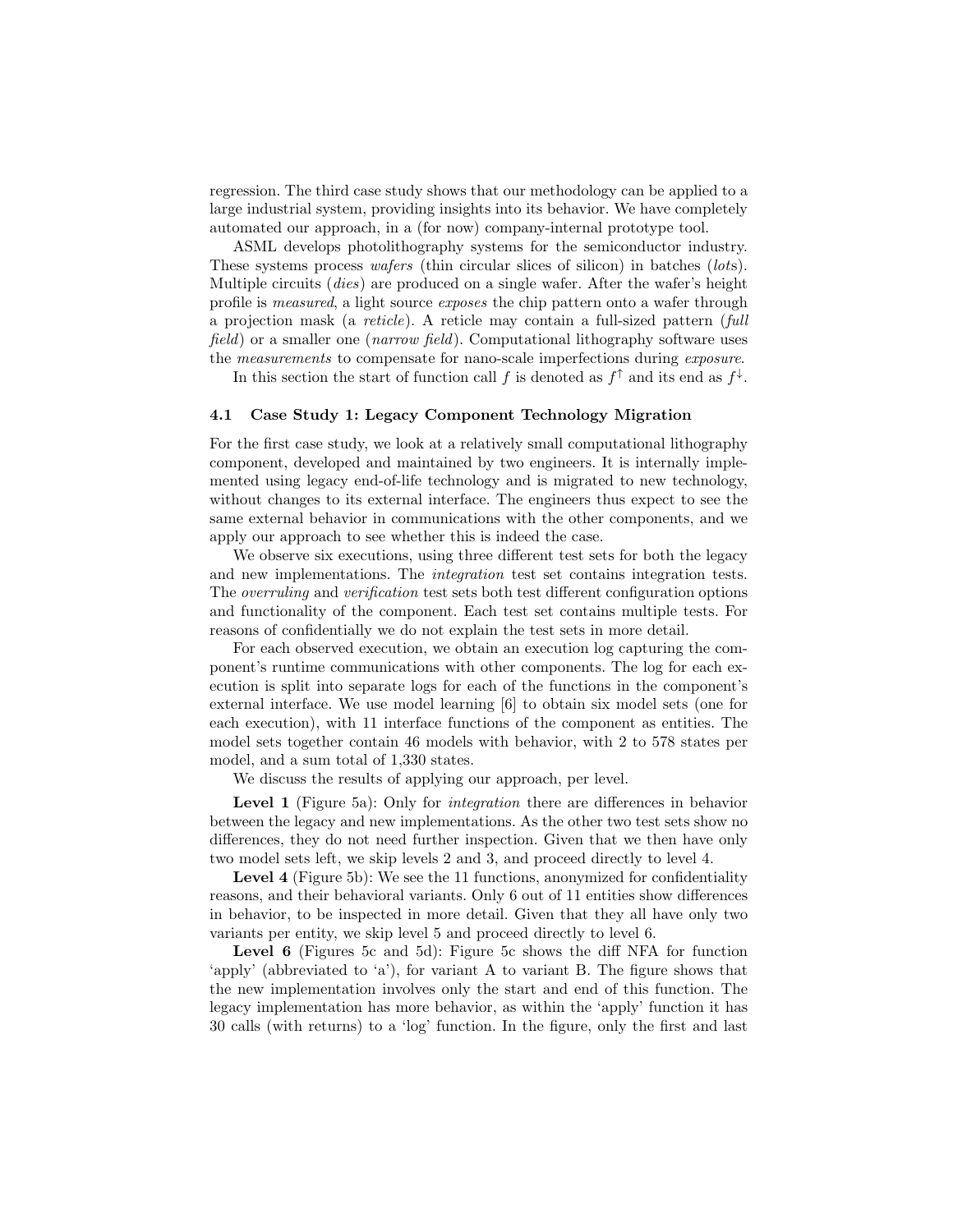

<span id="page-10-3"></span><span id="page-10-2"></span><span id="page-10-1"></span><span id="page-10-0"></span>Fig. 5. First results for case study 1: complete level 1, level 4 for the integration test set, and level 6 with variants A vs B for functions 'apply' and 'prepare'.

of these calls (with their returns) are shown, and the remaining sequence of 56 transitions, representing 28 calls and their returns, is abbreviated to '[56]'. Figure [5d](#page-10-3) shows the diff NFA for function 'prepare' (abbreviated to 'p'), for variant A to variant B. For reasons of confidentiality and presentational clarity again several sequences of transitions are abbreviated. Here, the figure shows that the legacy implementation invokes the 'log' function 4 and 32 times, indicated as '[8]' and '[64]', respectively, while the new implementation does not.

Having inspected the differences for only two entities, it appears that all 'log' function calls are missing in the new implementation. The component engineers confirmed that indeed for the new implementation the component was not yet hooked up to the logging framework. Our approach clearly shows this regression.

To look for other differences in behavior, we remove all 'log' function calls and returns from the models of the legacy implementation. To do so, we rename all 'log' function call and return events to  $\varepsilon$  and apply weak-language normalization [\[19\]](#page-19-9). We then apply our approach again.

Level 1 (Figure [6\)](#page-10-4): Looking at the new results for level 1, we immediately see that there are no more observed differences in behavior for the legacy and new implementations, for all three test sets. We don't see any further regressions in behavior, and we don't have to go to further levels.

Given that this component has quite a good test set with adequate coverage, our approach is applied as an extra safety net that complements traditional testing, akin to differential testing [\[4\]](#page-18-0). As any change in the (order of) communications with other components will show up in our models and comparisons, it is like having assertions for all external communications. Both engineers find this valuable. They would like to apply our methodology also for larger and more complex technology migrations, where they foresee even more value.

| integration legacy  | A            |
|---------------------|--------------|
| integration new     | $\mathbf{A}$ |
| overruling legacy   | B            |
| overruling new      | B            |
| verification legacy |              |
| verification new    |              |

<span id="page-10-4"></span>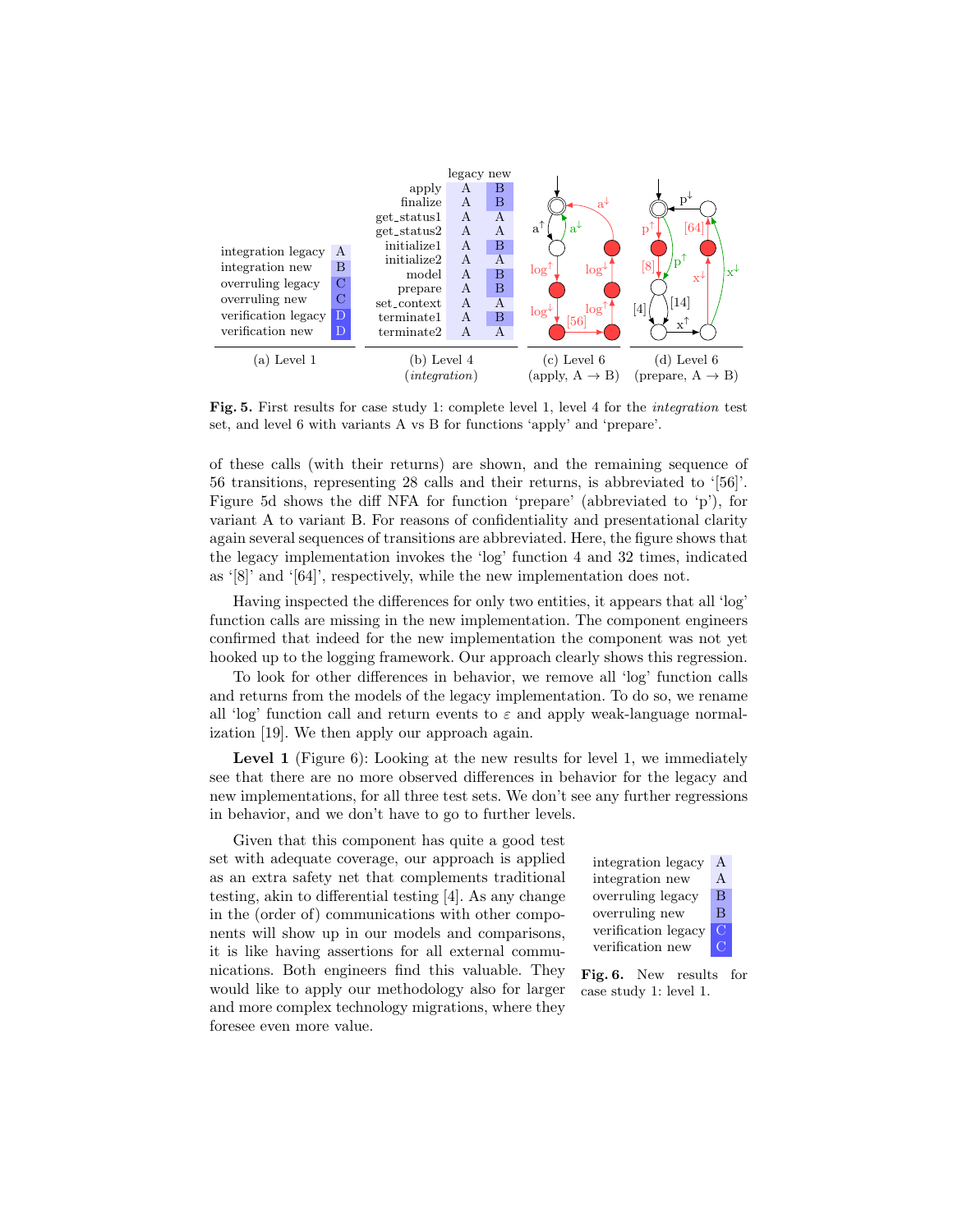#### 4.2 Case Study 2: Test Coverage

The second case study considers again the same component and three test sets from the first case study, but from a difference angle. Instead of comparing the legacy and new implementation, we compare the three test sets against each other. The goal is to see how the behaviors of the different test sets differ, and whether one or more test sets are perhaps superfluous. We use the versions of the input models from the first case study where the 'log' function is completely removed. We discuss the results of applying our methodology, per level:

**Level 1** (Figure [7a\)](#page-11-0): The three tests sets have different behavior  $(A - C)$ .

Level 2 (Figure [7b\)](#page-11-1): The *integration* test set (variant A) has behavior for all 11 functions, and the other two test sets (B, C) for 5 fewer functions, i.e., 6 functions. Also, integration (A) includes all the behavior of the other two test sets, while *verification* (C) differs from *overruling* (B) by only one function. As all variants are (transitively) related in the lattice, we skip level 3.

Level 4 (Figure [7c\)](#page-11-2): We clearly see which 5 functions are only used during the integration tests. The component engineers expect this difference, as for overruling and verification these 5 functions are stubbed internally and are thus not externally visible. Also, for the verification tests only the 'model' function has different behavior. We inspect this further in level 5.

Level 5 (Figure [7d\)](#page-11-3): The behavior of the 'model' function for variant B (verification) is included in that of variant A (integration and overruling), which has one additional transition. We inspect this further in level 6.

Level 6 (Figure [7e\)](#page-11-4): Here we see the diff NFA for function 'model' (abbreviated to 'm'), for variant B to variant A, following the arrow in the level 5 lattice. For confidentiality and presentational clarity we annotate other arrows with  $[n]$ to abbreviate  $n$  transitions in sequence. The one extra transition of function variant A is clearly visible. There it is possible to return to the initial state earlier on, skipping part of the behavior of the state machine. The engineers again expect this, as some functionality is not activated depending on the component configuration.



<span id="page-11-4"></span><span id="page-11-3"></span><span id="page-11-2"></span><span id="page-11-1"></span><span id="page-11-0"></span>Fig. 7. Results for case study 2: complete levels 1, 2 and 4, level 5 for function 'model', and level 6 for function 'model' variants B vs A.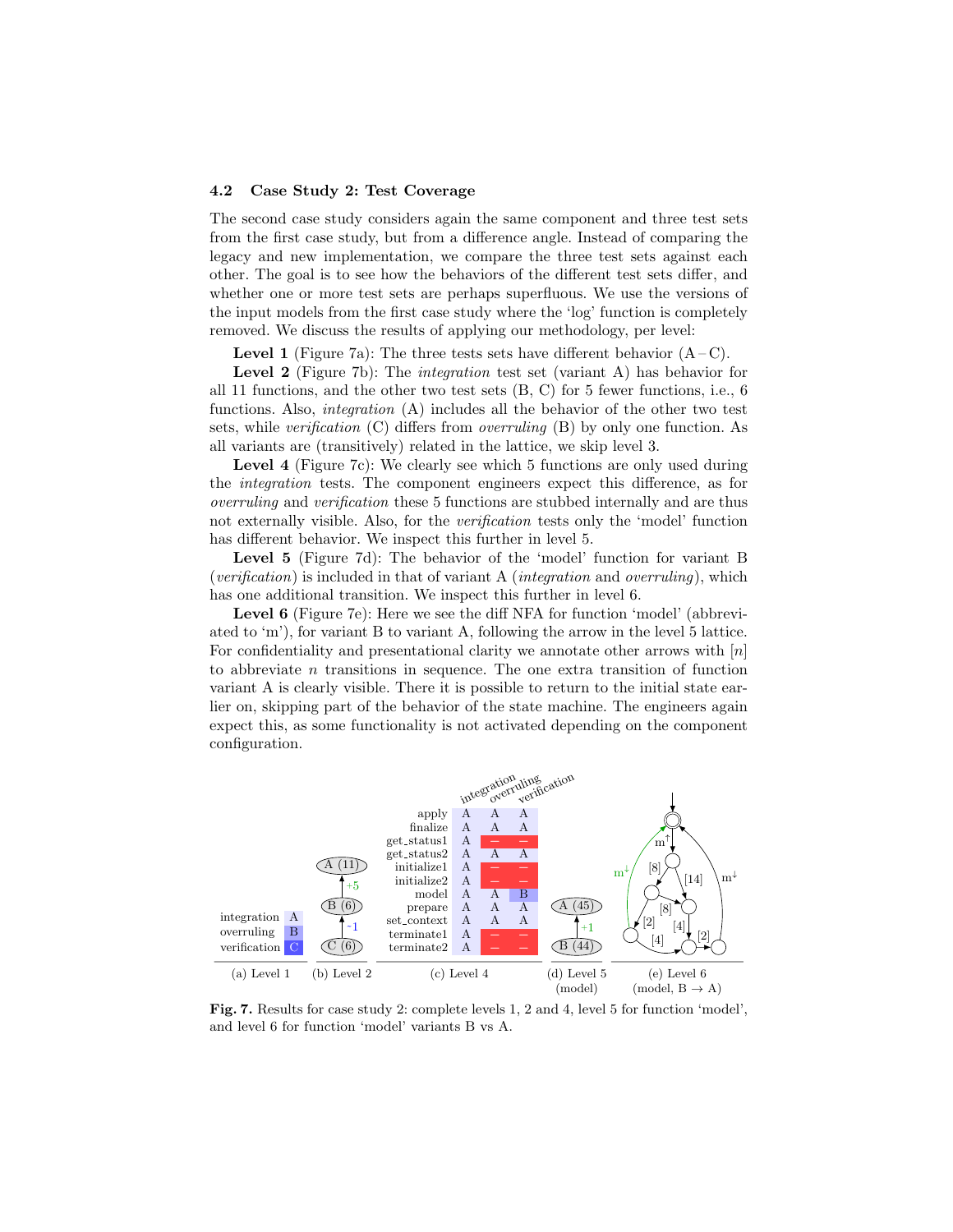The comparison results suggest that since the *integration* test set covers more behavior than the other two test sets, those other two test sets can be removed. This would be a valid conclusion, if one only considers function call order, as we do for our methodology. However, functions could have different behavior for different arguments. If this results in a difference in which functions are called or in what order they are called, then our approach will highlight such differences. If however for different configurations there are differences in which paths though a state machine are taken for which argument values, while each path is still taken for some argument value, this would not be visible with our current approach. The different test sets that we consider do indeed test different configurations using different argument values, and hence they do add value and can not simply be removed. Fully taking the influence of argument values into account is considered future work.

In any regard, our methodology provides insight into the behavioral differences for the various configurations and functional scenarios considered by the different test sets. This can be automatically obtained even by engineers who are not domain experts.

#### 4.3 Case Study 3: System Behavior Matching Recipe

For the third case study, we investigate how recipes containing information on the number of wafers and used reticles relate to the system behavior. ASML's customers can specify their own recipes to configure their lithography systems for their purposes, e.g., to create CPU or memory chips. The software running on the systems will exhibit different behavior for different recipes, and thus software behavior is a lens to look at system behavior.

Figure [8](#page-12-0) shows the recipes that we consider for this case study. For reasons of confidentially, we don't explain the origin of these recipes and we consider only the details relevant for this case study. There are six lots, each with their own recipe. Lots 1 and 2 have five wafers each and the other lots have 15 wafers each. There are two reticles, X and Y. For lot 1, reticle X is used 96 times, one for each die. Lot 5 uses both reticles. Exposure can be done using full field or narrow field, where narrow field leads to more exposures (125 rather than 96).

We consider the behavior of the exposure sub-system, i.e., 32 software components involved in the high-level exposure control. Observing the system execution for about an hour as it initializes and processes lots, we obtain a single execution log capturing all observed inter-component communications. This log is split into multiple logs, one for each of the 85 exposures (one per wafer and for

|         |         | Lot 1 Lot 2 Lot 3 Lot 4 |      |      | Lot 5                                         | Lot $6$ |
|---------|---------|-------------------------|------|------|-----------------------------------------------|---------|
| Wafers  |         |                         |      |      | 5 5 15 15 15                                  | -15     |
| Reticle | $96*$ X | $96*V$                  |      |      | $96^*$ X $96^*$ Y $124^*$ X, 1 <sup>*</sup> Y | $125*X$ |
| Field   | Full    | Full                    | Full | Full | Narrow                                        | Narrow  |

<span id="page-12-0"></span>Fig. 8. Case study 3: recipes for the different lots.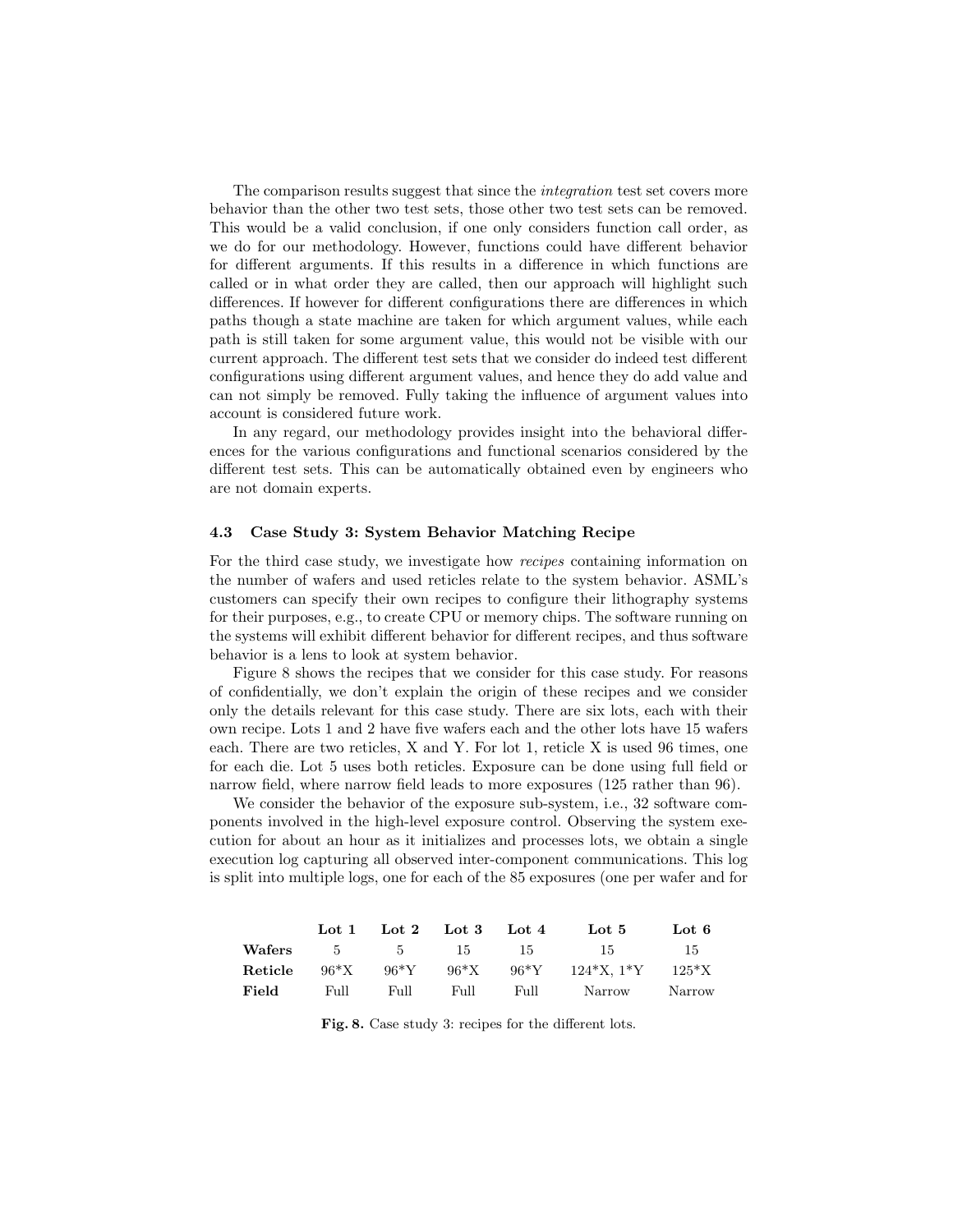

<span id="page-13-0"></span>Fig. 9. Case study 3: sizes of the input models with behavior.

lot 5 twice per wafer as it uses two reticles). The exposure logs are further split into separate logs for each of the components, containing only their interactions with the other components. We use model learning [\[6\]](#page-18-4) to obtain 85 model sets (one per exposure), containing models of the 32 components (entities). Model sets may lack a certain component model if that component did not interact with other components during the corresponding exposure. Figure [9](#page-13-0) shows the sizes of the input models in number of states. The 85 model sets together contain 2,386 models with behavior, with 2 to 7,070 states per model, and a sum total of 495,505 states, making this a large case study.

We apply our methodology and discuss the results level by level, skipping levels 2 and 5 as they are less relevant for this case study.

|         |               |          |   |          |              | $5-1A$   | F            |         |              |          |                |
|---------|---------------|----------|---|----------|--------------|----------|--------------|---------|--------------|----------|----------------|
|         |               | $3-1$    | A | $4 - 1$  | D            |          |              |         |              | $6 - 1$  | $\mathbf{M}$   |
|         |               | $3-2$    | B | $4 - 2$  | B            | $5-1B$   | G            | $5-9A$  | $\bf K$      | $6-2$    | N              |
| $1 - 1$ | $\mathbf{A}$  | $3-3$    | Β | $4-3$    | B            | $5-2B$   | H            | $5-9B$  | G            | $6-3$    | N              |
|         |               |          |   |          |              | $5-2A$   | $\mathbf{I}$ | $5-10B$ | H            |          |                |
| $1-2$   | B             | $3-4$    | B | $4 - 4$  | В            | $5-3A$   | $\mathbf{J}$ | $5-10A$ | $\mathbf{I}$ | $6-4$    | N              |
| $1-3$   | B             | $3-5$    | B | $4 - 5$  | B            |          |              |         |              | $6 - 5$  | N              |
| $1-4$   | B             | $3-6$    | B | $4-6$    | B            | $5-3B$   | G            | $5-11A$ | Κ            | $6-6$    | N              |
| $1-5$   | B             | $3 - 7$  | B | $4 - 7$  | B            | $5-4B$   | H            | $5-11B$ | G            | $6 - 7$  | N              |
|         |               |          |   |          |              | $5-4A$   | $\mathbf{I}$ | $5-12B$ | H            |          |                |
|         |               | $3-8$    | Β | $4 - 8$  | В            | $5-5A$   | J            | $5-12A$ | $\mathbf{I}$ | $6 - 8$  | N              |
| $2 - 1$ | $\mathbf{A}$  | $3-9$    | B | $4 - 9$  | B            |          |              |         |              | $6-9$    | $\overline{O}$ |
| $2 - 2$ | B             | $3-10$   | B | $4 - 10$ | Β            | $5-5B$   | G            | $5-13A$ | Κ            | $6 - 10$ | N              |
|         |               |          |   |          |              | $5-6B$   | H            | $5-13B$ | L            |          |                |
| $2 - 3$ | B             | $3-11$   | С | $4 - 11$ | B            | $5-6A$   | $\mathbf{I}$ | $5-14B$ | H            | $6 - 11$ | N              |
| $2 - 4$ | $\mathcal{C}$ | $3-12$   | B | $4 - 12$ | B            |          |              |         |              | $6 - 12$ | N              |
| $2-5$   | B             | $3-13$   | B | $4 - 13$ | $\mathbf{E}$ | $5-7A$   | $_{\rm K}$   | $5-14A$ | $\mathbf{I}$ | $6 - 13$ | N              |
|         |               | $3-14$   | B | $4 - 14$ | B            | $5-7B$   | G            | 5-15A   | Κ            |          | N              |
|         |               |          |   |          |              | $5 - 8B$ | H            | $5-15B$ | L            | $6 - 14$ |                |
|         |               | $3 - 15$ | B | $4 - 15$ | B            | $5-8A$   | $\mathbf I$  |         |              | $6 - 15$ | $\overline{O}$ |
|         |               |          |   |          |              |          |              |         |              |          |                |

<span id="page-13-1"></span>Fig. 10. Results for case study 3: level 1.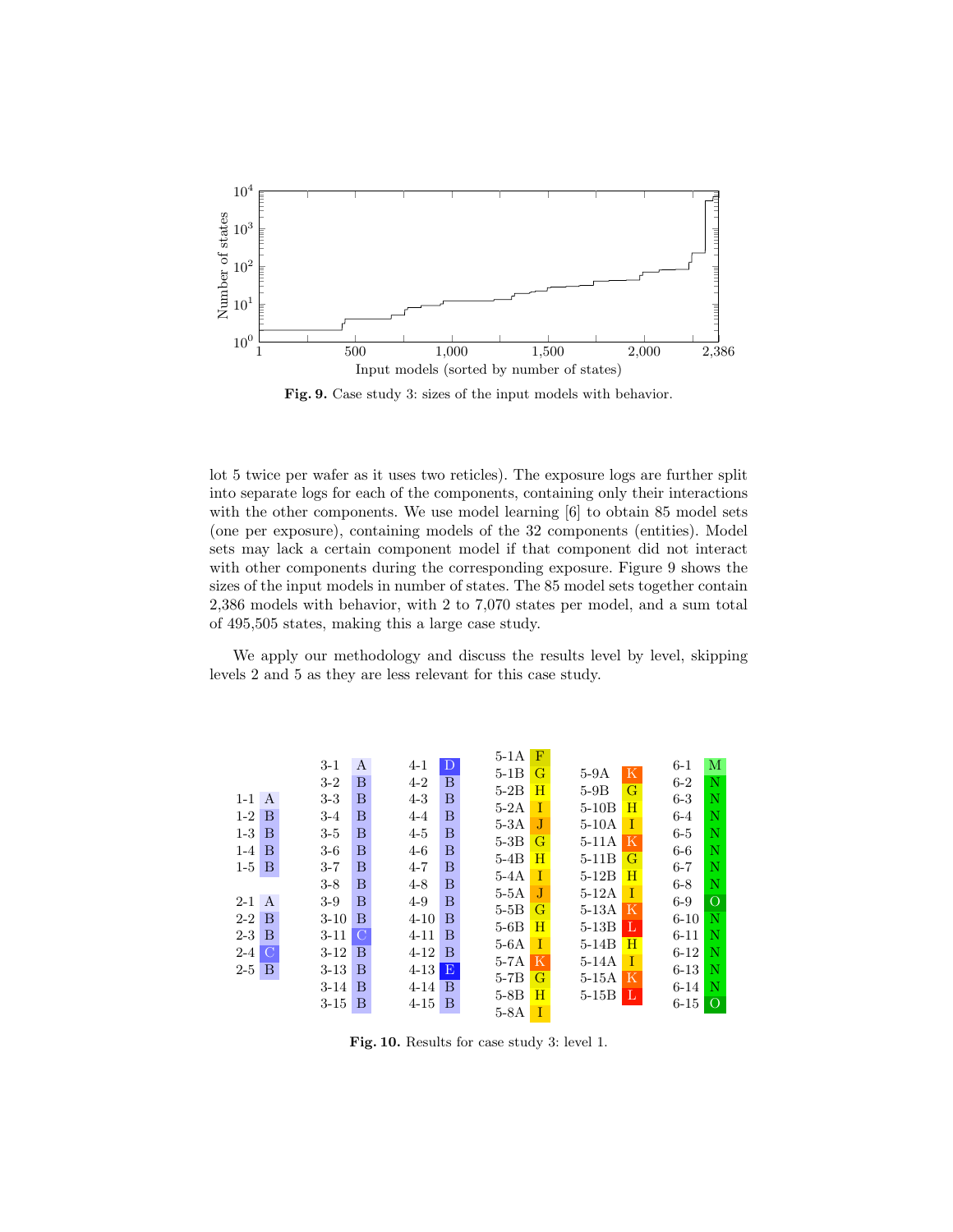Level 1 (Figure [10\)](#page-13-1): We discuss multiple observations based on patterns that are visible in level 1. Different gradient colors are used for presentational clarity.

- a) First exposure of a lot: For lots  $1-4$ , the main behavior variant is variant B. The first exposures of these lots however all have different behavior (A, D).
- b) Changes during a lot: For lots  $2-4$  we also see different behavior for some exposures later during the lot (C, E).
- c) Reticle swaps: All exposures of lots  $5(F-L)$  have behavior different than the other lots  $(A - E, M - O)$ . Lot 5 is the only lot where two reticles are used per wafer, and thus reticles must be swapped regularly. To minimize the number of swaps, the system uses an 'XYYX' pattern for every two wafers (first wafer reticle 'X', first wafer reticle 'Y', second wafer reticle 'Y', second wafer reticle  $(X')$ . These patterns of four exposures are clearly visible in the model set variants  $(J - G - H - I, K - G - H - I)$ .
- d) Full field vs narrow field: The difference between lots 1 and 3 compared to lot 6 is the use of full vs narrow field. The behavior for lots 1 and 3  $(A-C)$ and lot  $6 (M - O)$  differ, but they have similar structure (mostly the same variant, first exposure and some exposures during the lot are different).

Level 3 (Figure [11\)](#page-15-0): We elaborate on each of the four observations using the results for level 3.

- a) First exposure of a lot: For lots  $1-4$ , we mainly see regular behavior (dark green, 0 components with different behavior). For the first exposures of these lots we do see differences (yellow lines, mainly 2 or 3 components).
- b) Changes during a lot: For lots  $2-4$  we again see differences for some exposures later during the lot (light green and yellow lines, mainly 1 or 2 components).
- c) Reticle swaps: The reticle swaps are again very much visible for lot 5 (vertical orange, red and light green lines in a repeating pattern of 4 columns).
- d) Full field vs narrow field: Observe the differences between thick-border enclosed areas left and right of the figure. These full field (lots  $1+3$ ) vs narrow field (lot 6) differences seem to be caused by a single component.

Level 4 (Figure [12\)](#page-16-0): The observations are detailed even further using the results for level 4.

- a) First exposure of a lot: The differences in first exposures of lots  $1-4$  can be attributed primarily to components C1 and C21, and for lot 4 also to C28.
- b) Changes during a lot: The changes for exposures during lots  $2-4$  can be attributed to components C4, C9 and C28.
- c) Reticle swaps: The reticle swap differences concern many components. For several components (e.g., C2, C6, C9) we again see the 'XYYX' reticle swap pattern. For some other components (e.g., C3, C4) we see a 'VWVW' pattern instead, relating to first vs second exposure of a wafer.
- d) Full field vs narrow field: Indeed only one component (C9) causes the full field (lots  $1+3$ ) vs narrow field (lot 6) differences (variants  $A/B$  vs G).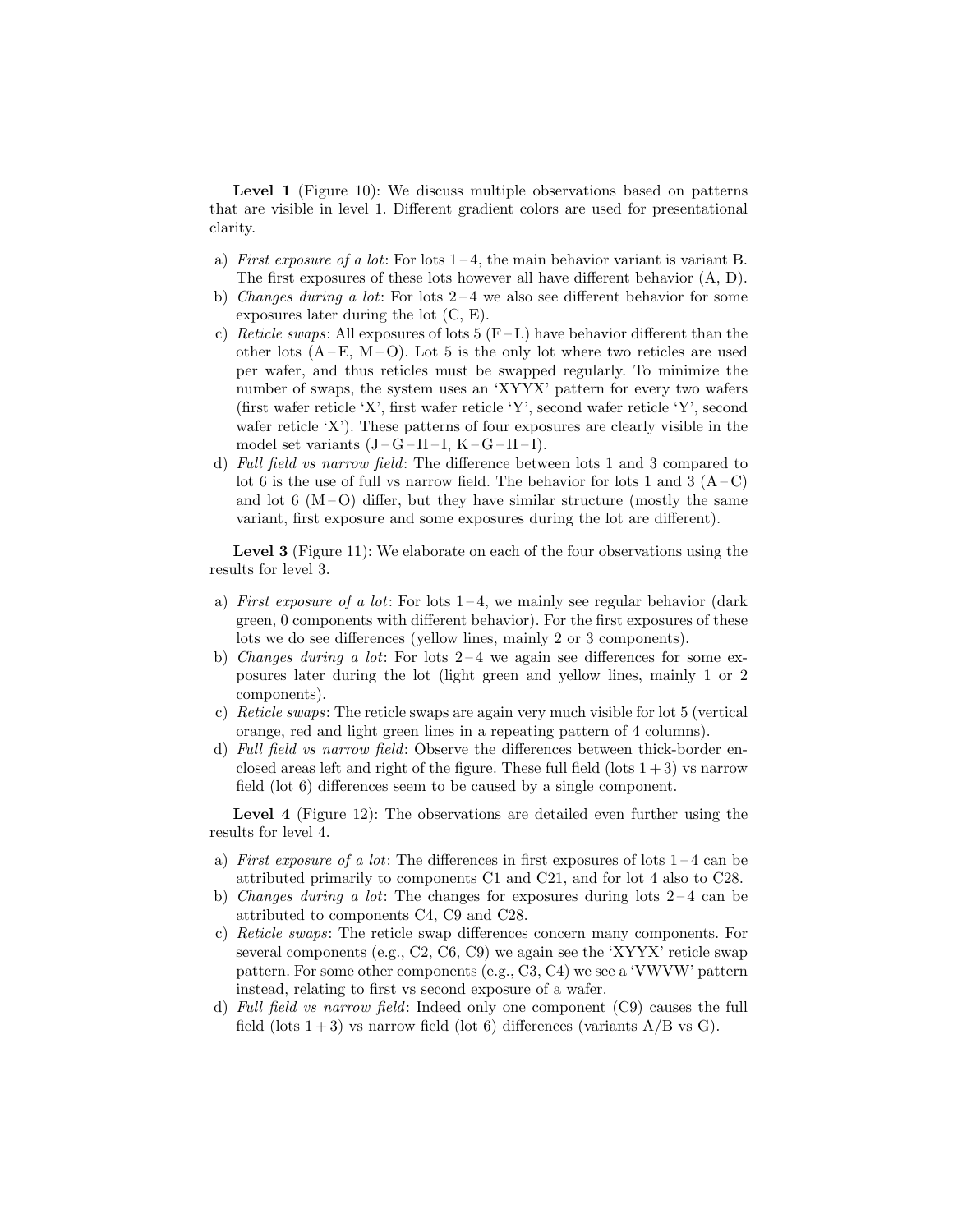

<span id="page-15-0"></span>Fig. 11. Results for case study 3: level 3.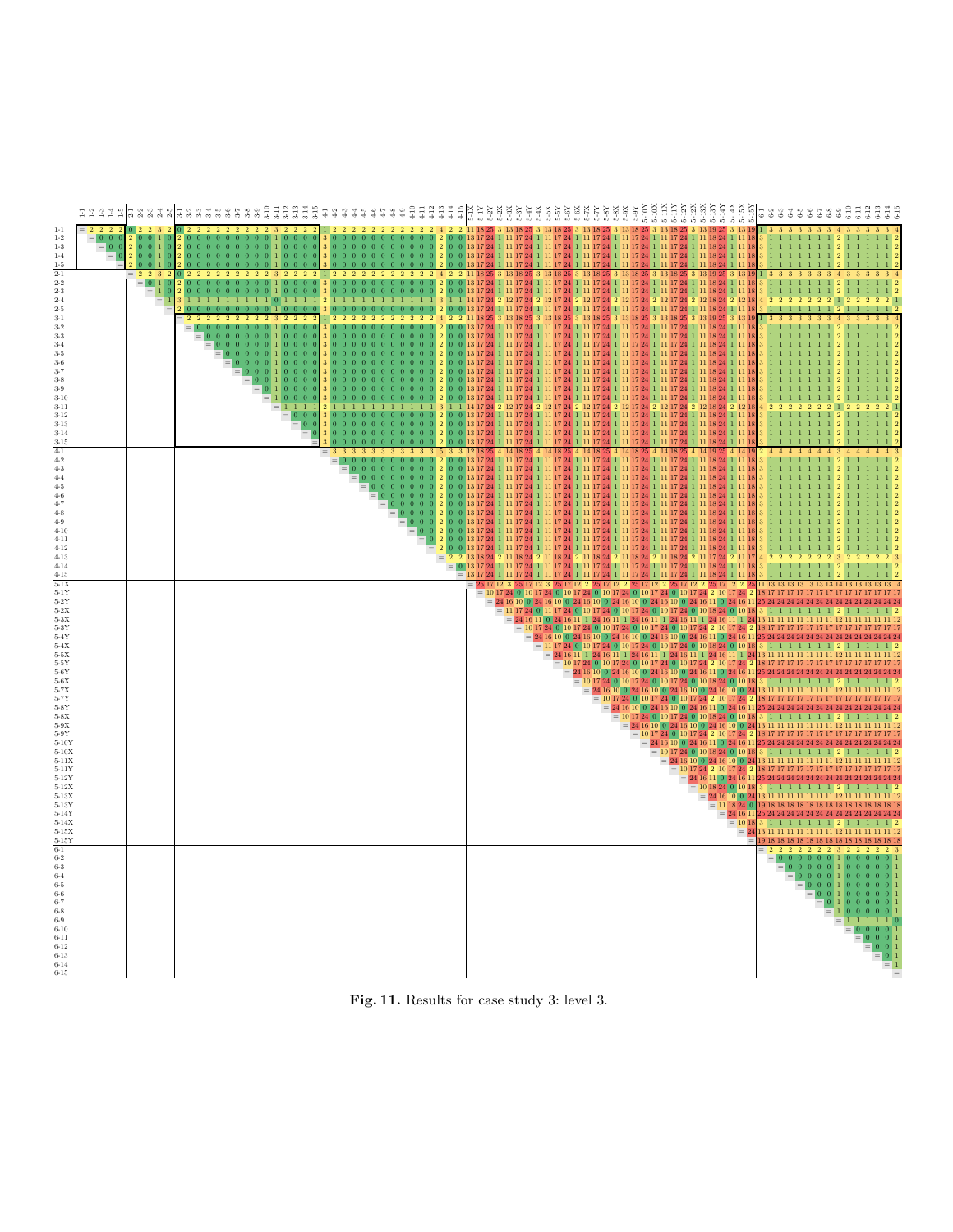

<span id="page-16-0"></span>Fig. 12. Results for case study 3: level 4. The component names have been anonymized for confidentially reasons.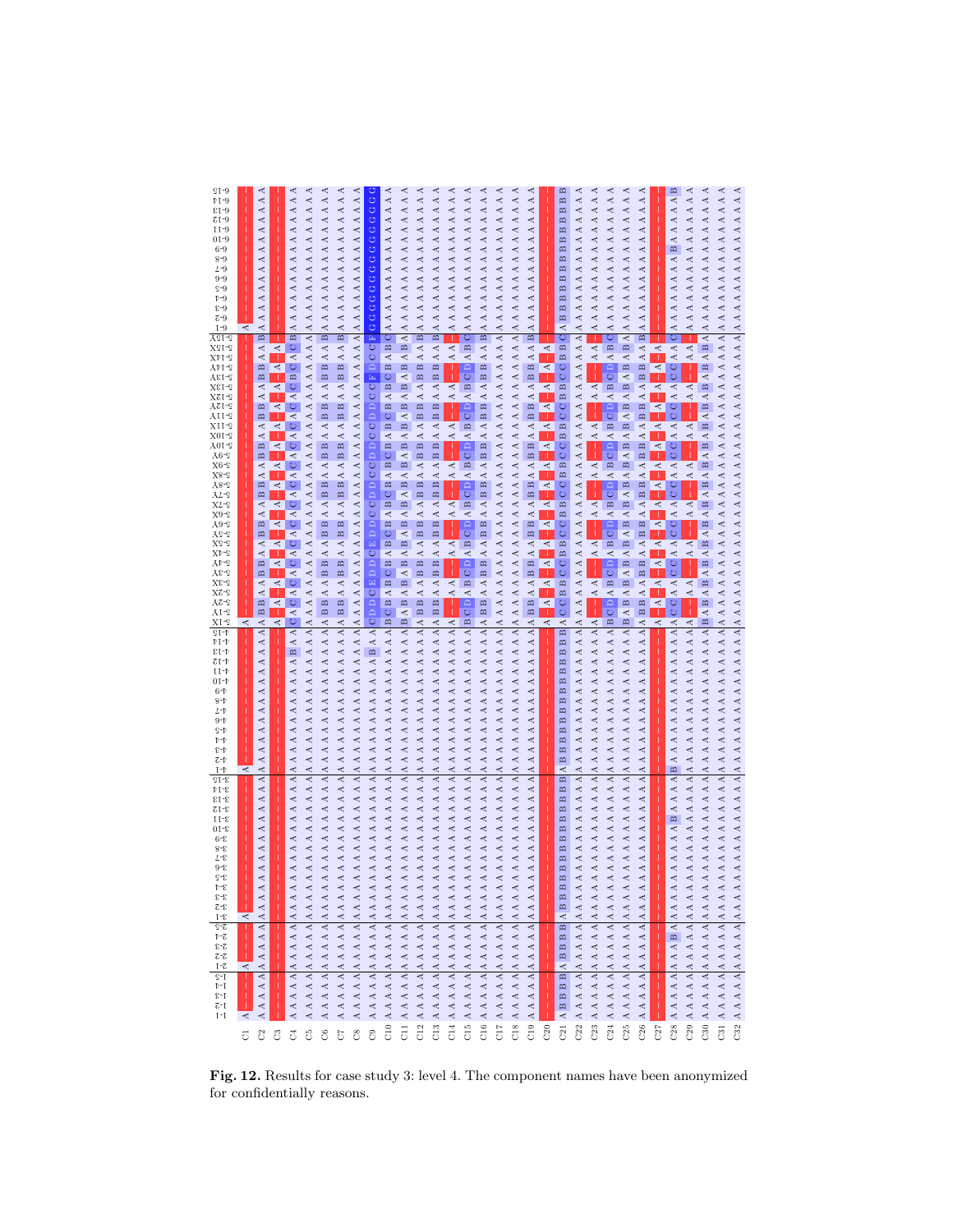

<span id="page-17-1"></span>Fig. 13. Results for case study 3: excerpt of level 6 (C21, A  $\rightarrow$  B).

Level 6 (Figure [13\)](#page-17-1): For reasons of confidentiality, we focus only on the first exposure of a lot differences. We inspect level 6 for variants A and B of component C21. Figure [13](#page-17-1) shows a part of the diff state machine, with 'l' a logging function, 'i' a function to get some information, and 'q' a query function. For confidentiality reasons we don't explain the functions in more detail. The upper and lower paths indicate that both versions can skip the calls to 'q'. The only difference is that variant A (first wafer, in red) calls 'i' before calling 'q', while variant B (other wafers, in green) does not. The company's domain experts are well aware of such 'first wafer effects'.

The system behavior differs between wafers, and by going through the levels of our methodology we obtain progressive insights into these behavioral differences and how they relate to the recipes. This allows engineers to understand how different configurations influence the system behavior, e.g., which components are affected by reticle swaps or full field vs narrow field, and in what way they behave differently. While the input contains a large number of state machines, with an even larger number of states, our methodology allows engineers to step by step zoom in on parts of this behavior, thus making it suitable to analyze this large system.

Our approach has many potential applications. For instance, understanding how certain configurations affect the system behavior is key when changing the system behavior. Junior engineers can understand the system and its configurations without having to rely on domain experts. Domain experts can check whether their mental views conform to reality, and adapt their mental views if they turn out to be outdated or incomplete. Furthermore, if certain configurations have no effect at all on the system behavior, they could be removed from the system to avoid having to consider them when changing the system.

# <span id="page-17-0"></span>5 Conclusions and Future Work

We contribute a novel multi-level methodology for behavioral comparison of software-intensive systems. It integrates multiple existing complementary methods to automatically compare the behavior of state machines. Our methodology takes advantage of their complementary nature in a novel way, using six levels with progressive detail to handle the complexity of large industrial systems.

Our qualitative exploratory field study suggests that our approach allows one to inspect the behavioral differences of large systems, and that it has practical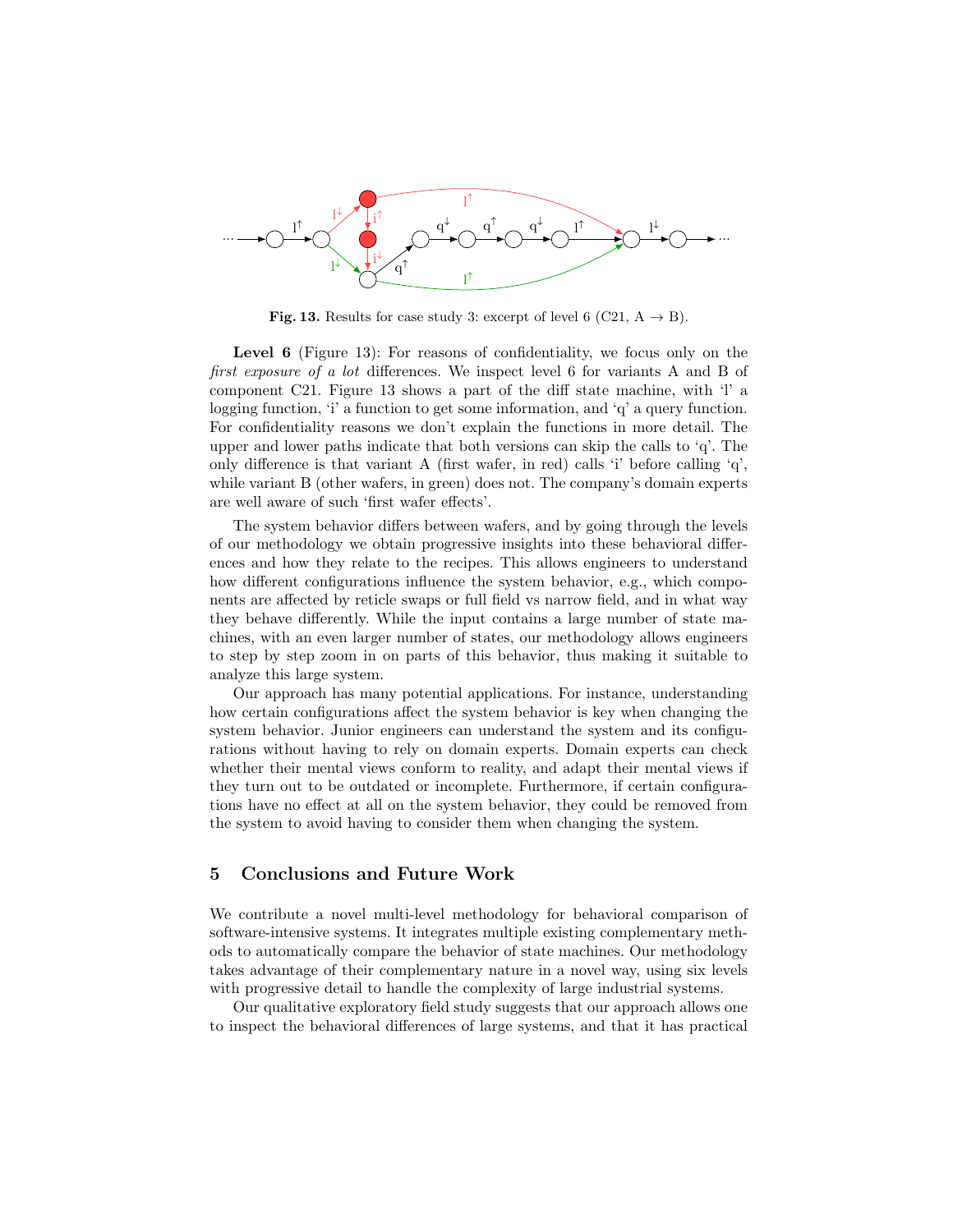value for getting insight into system behavior for various configurations and scenarios, and preventing regressions. However, a more rigorous and quantitative evaluation of our methodology is still needed.

Our work is generically applicable as it works on state machines, which are widely used and understood in both computer science and industry. We plan to research the generality of our approach by also applying it at other companies with software-intensive systems that have suitable state machine models [\[1\]](#page-18-8), and make the company-internal prototype tool publicly available.

Other future work includes extensions beyond comparing NFAs to consider also Extended Finite Automata and Timed Automata as input to our approach, and adding actionable insights beyond merely behavioral differences to further support change impact analysis. Our methodology could also be applied to different use cases such as diagnosis of unstable tests and field issues.

Acknowledgments The authors would like to thank ASML for making this work possible and for supporting it.

# References

- <span id="page-18-8"></span>1. Bera, D., Schuts, M., Hooman, J., Kurtev, I.: Reverse Engineering Models of Software Interfaces. Computer Science and Information Systems 18(3), 657–686 (2021). <https://doi.org/10.2298/CSIS200131013B>
- <span id="page-18-6"></span>2. Cleaveland, R., Sokolsky, O.: Equivalence and Preorder Checking for Finite-State Systems. Handbook of Process Algebra pp. 391–424 (2001). [https://doi.org/10.](https://doi.org/10.1016/B978-044482830-9/50024-2) [1016/B978-044482830-9/50024-2](https://doi.org/10.1016/B978-044482830-9/50024-2)
- <span id="page-18-2"></span>3. Gold, E.M.: Language Identification in the Limit. Information and control 10(5), 447–474 (1967). [https://doi.org/10.1016/S0019-9958\(67\)91165-5](https://doi.org/10.1016/S0019-9958(67)91165-5)
- <span id="page-18-0"></span>4. Gulzar, M.A., Zhu, Y., Han, X.: Perception and Practices of Differential Testing. In: 2019 IEEE/ACM 41st International Conference on Software Engineering: Software Engineering in Practice (ICSE-SEIP). pp. 71–80. IEEE (2019). [https://doi.org/](https://doi.org/10.1109/ICSE-SEIP.2019.00016) [10.1109/ICSE-SEIP.2019.00016](https://doi.org/10.1109/ICSE-SEIP.2019.00016)
- <span id="page-18-3"></span>5. De la Higuera, C.: Grammatical Inference: Learning Automata and Grammars. Cambridge University Press (2010). [https://doi.org/10.1017/](https://doi.org/10.1017/CBO9781139194655) [CBO9781139194655](https://doi.org/10.1017/CBO9781139194655)
- <span id="page-18-4"></span>6. Hooimeijer, B., Geilen, M., Groote, J.F., Hendriks, D., Schiffelers, R.: Constructive Model Inference: Model Learning for Component-Based Software Architectures. In: International Conference on Software Technologies (2022), to appear
- <span id="page-18-1"></span>7. Hopcroft, J.: An n log n algorithm for minimizing states in a finite automaton. In: Theory of machines and computations, pp. 189–196. Elsevier (1971). [https:](https://doi.org/10.1016/B978-0-12-417750-5.50022-1) [//doi.org/10.1016/B978-0-12-417750-5.50022-1](https://doi.org/10.1016/B978-0-12-417750-5.50022-1)
- <span id="page-18-5"></span>8. Howar, F., Steffen, B.: Active Automata Learning in Practice. In: Machine Learning for Dynamic Software Analysis: Potentials and Limits, pp. 123–148. Springer (2018). [https://doi.org/10.1007/978-3-319-96562-8\\_5](https://doi.org/10.1007/978-3-319-96562-8_5)
- <span id="page-18-7"></span>9. Kelter, U., Schmidt, M.: Comparing state machines. In: Proceedings of the 2008 international workshop on Comparison and versioning of software models. pp. 1–6 (2008). <https://doi.org/10.1145/1370152.1370154>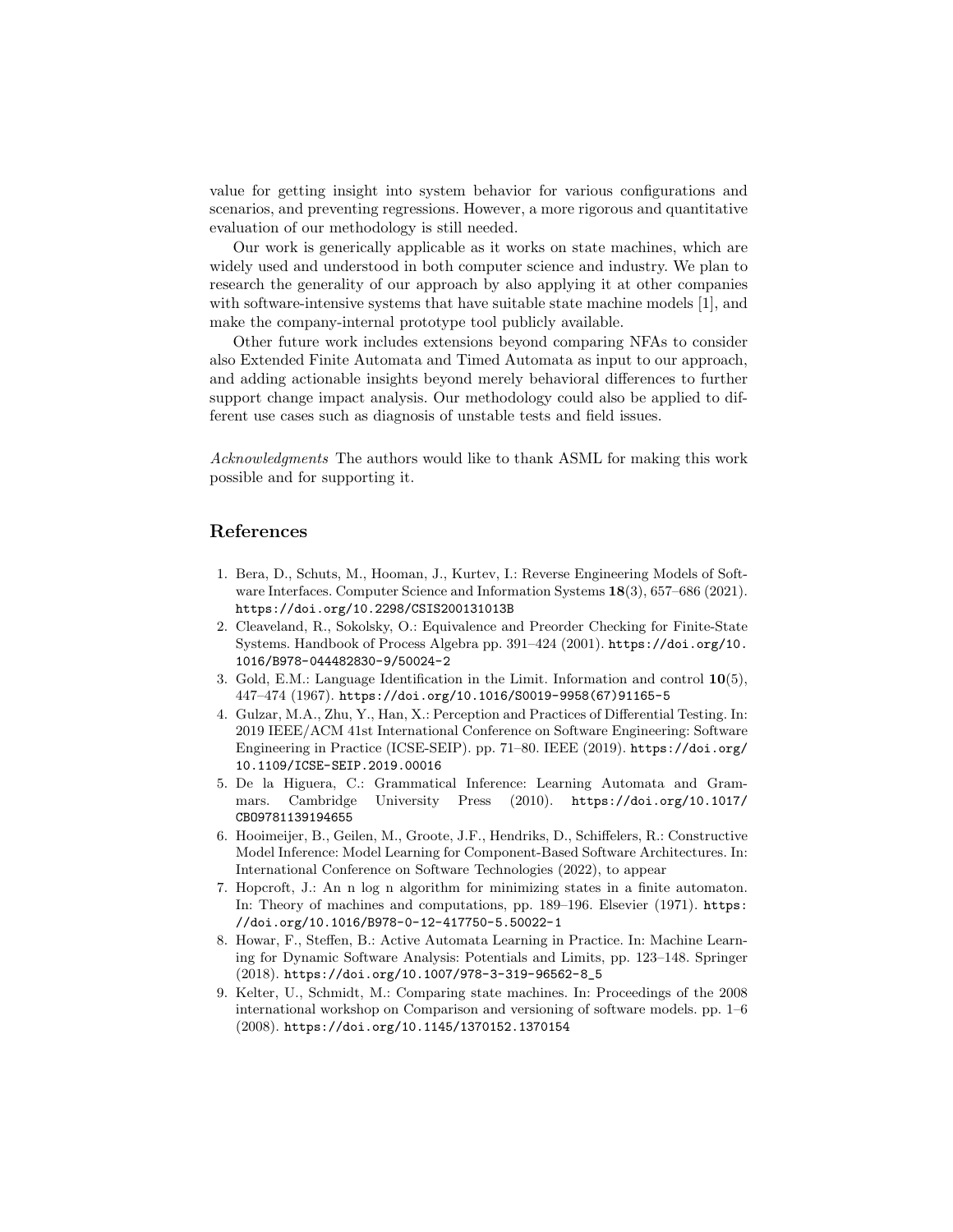- <span id="page-19-0"></span>10. Klusener, S., Mooij, A., Ketema, J., Van Wezep, H.: Reducing Code Duplication by Identifying Fresh Domain Abstractions. In: 2018 IEEE International Conference on Software Maintenance and Evolution (ICSME). pp. 569–578. IEEE (2018). [https:](https://doi.org/10.1109/ICSME.2018.00020) [//doi.org/10.1109/ICSME.2018.00020](https://doi.org/10.1109/ICSME.2018.00020)
- <span id="page-19-10"></span>11. Lang, K.J., Pearlmutter, B.A., Price, R.A.: Results of the Abbadingo One DFA Learning Competition and a New Evidence Driven State Merging Algorithm. In: International Colloquium on Grammatical Inference. pp. 1–12. Springer (1998). <https://doi.org/10.1007/BFb0054059>
- <span id="page-19-1"></span>12. Lehman, M.M.: Programs, Life Cycles, and Laws of Software Evolution. Proceedings of the IEEE 68(9), 1060–1076 (1980). [https://doi.org/10.1109/PROC.1980.](https://doi.org/10.1109/PROC.1980.11805) [11805](https://doi.org/10.1109/PROC.1980.11805)
- <span id="page-19-5"></span>13. McIlroy, M.D., Buxton, J., Naur, P., Randell, B.: Mass Produced Software Components. In: Proceedings of the 1st international conference on software engineering, Garmisch Partenkirchen, Germany. pp. 88–98 (1968)
- <span id="page-19-14"></span>14. Nejati, S., Sabetzadeh, M., Chechik, M., Easterbrook, S., Zave, P.: Matching and Merging of Statecharts Specifications. In: 29th International Conference on Software Engineering (ICSE'07). pp. 54–64. IEEE (2007). [https://doi.org/10.1109/](https://doi.org/10.1109/ICSE.2007.50) [ICSE.2007.50](https://doi.org/10.1109/ICSE.2007.50)
- <span id="page-19-8"></span>15. Paige, R., Tarjan, R.E.: Three Partition Refinement Algorithms. SIAM Journal on Computing 16(6), 973–989 (1987). <https://doi.org/10.1137/0216062>
- <span id="page-19-15"></span>16. Quante, J., Koschke, R.: Dynamic Protocol Recovery. In: 14th Working Conference on Reverse Engineering (WCRE 2007). pp. 219–228. IEEE (2007). [https://doi.](https://doi.org/10.1109/WCRE.2007.24) [org/10.1109/WCRE.2007.24](https://doi.org/10.1109/WCRE.2007.24)
- <span id="page-19-3"></span>17. Runeson, P., Höst, M.: Guidelines for conducting and reporting case study research in software engineering. Empirical Software Engineering 14(2), 131–164 (2009). <https://doi.org/10.1007/s10664-008-9102-8>
- <span id="page-19-2"></span>18. Schuts, M., Hooman, J., Vaandrager, F.: Refactoring of Legacy Software using Model Learning and Equivalence Checking: an Industrial Experience Report. In: International Conference on Integrated Formal Methods. pp. 311–325. Springer (2016). [https://doi.org/10.1007/978-3-319-33693-0\\_20](https://doi.org/10.1007/978-3-319-33693-0_20)
- <span id="page-19-9"></span>19. Sipser, M.: Introduction to the Theory of Computation. Cengage Learning, 3rd edn. (2013)
- <span id="page-19-12"></span>20. Sokolova, M., Lapalme, G.: A systematic analysis of performance measures for classification tasks. Information processing  $\&$  management 45(4), 427–437 (2009). <https://doi.org/10.1016/j.ipm.2009.03.002>
- <span id="page-19-13"></span>21. Sokolsky, O., Kannan, S., Lee, I.: Simulation-Based Graph Similarity. In: International Conference on Tools and Algorithms for the Construction and Analysis of Systems. pp. 426–440. Springer (2006). [https://doi.org/10.1007/11691372\\_28](https://doi.org/10.1007/11691372_28)
- <span id="page-19-4"></span>22. Storey, M.A., Ernst, N.A., Williams, C., Kalliamvakou, E.: The Who, What, How of Software Engineering Research: A Socio-Technical Framework. Empirical Software Engineering 25(5), 4097–4129 (2020). [https://doi.org/10.1007/s10664-](https://doi.org/10.1007/s10664-020-09858-z) [020-09858-z](https://doi.org/10.1007/s10664-020-09858-z)
- <span id="page-19-6"></span>23. Szyperski, C., Gruntz, D., Murer, S.: Component Software: Beyond Object-Oriented Programming. Pearson Education, 2nd edn. (2002)
- <span id="page-19-7"></span>24. Van Glabbeek, R., Ploeger, B.: Five Determinisation Algorithms. In: International Conference on Implementation and Application of Automata. pp. 161–170. Springer (2008). [https://doi.org/10.1007/978-3-540-70844-5\\_17](https://doi.org/10.1007/978-3-540-70844-5_17)
- <span id="page-19-11"></span>25. Van Glabbeek, R.J.: The Linear Time — Branching Time Spectrum II. In: International Conference on Concurrency Theory. pp. 66–81. Springer (1993). [https://doi.org/10.1007/3-540-57208-2\\_6](https://doi.org/10.1007/3-540-57208-2_6)